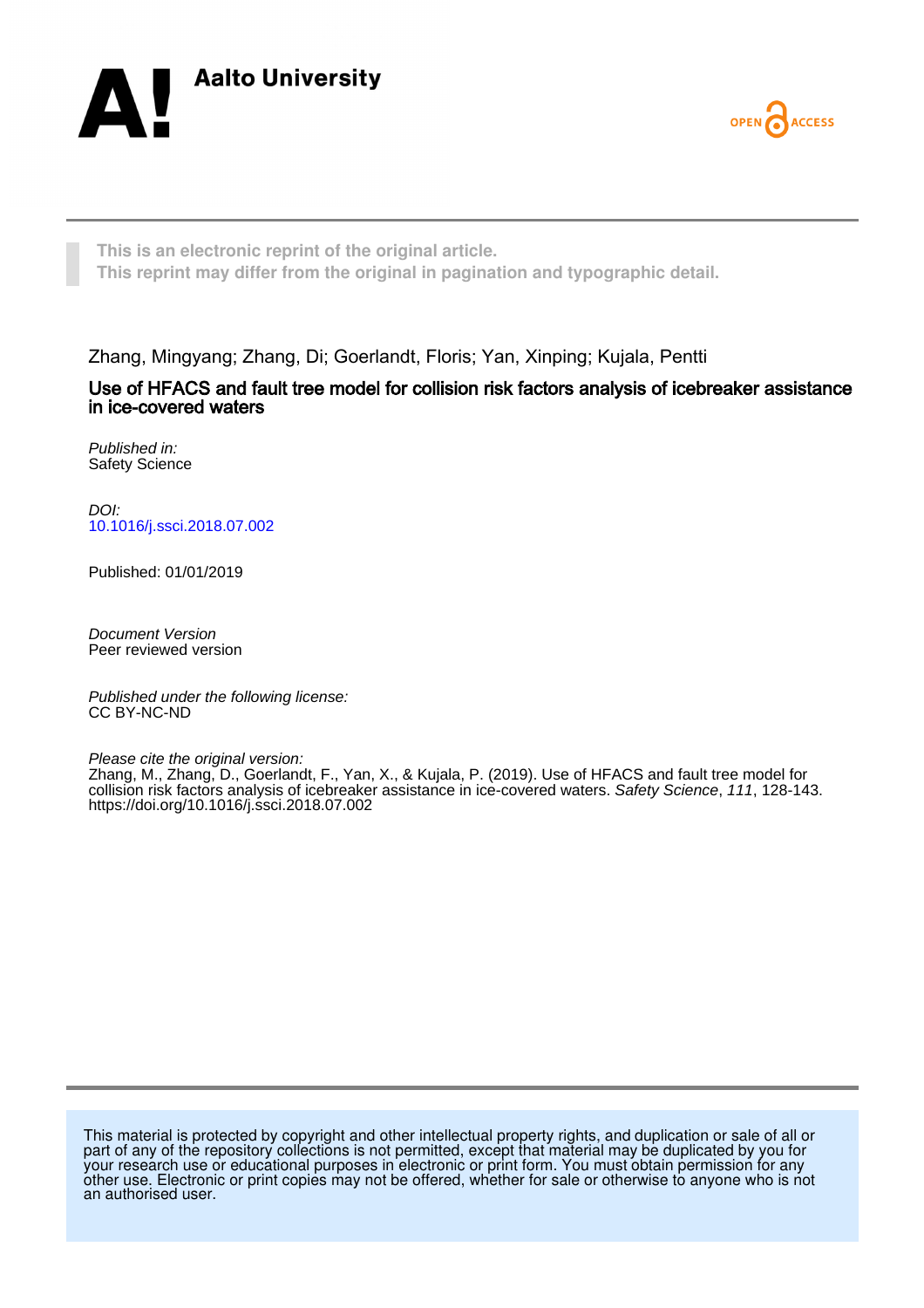# Use of HFACS and Fault Tree Model for Collision Risk Factors Analysis of Icebreaker Assistance in Ice-covered Waters

Mingyang Zhang<sup>1, 2,3</sup>, Di Zhang<sup>1, 2\*</sup>, Floris Goerlandt<sup>3,4</sup>, Xinping Yan<sup>1, 2</sup>, Pentti Kujala<sup>3</sup>

(1 Intelligent Transportation Systems Research Center, Wuhan University of Technology, China 2 National Engineering Research Center for Water Transport Safety, MoST, Wuhan University of Technology, China

3 School of Engineering, Department of Mechanical Engineering, Marine Technology, Aalto University, Espoo, Finland)

4 Dalhousie University, Department of Industrial Engineering, Halifax, Nova Scotia B3H 4R2, Canada (\*Corresponding at: 1178 Heping Avenue, Wuhan University of Technology, Wuhan, Hubei 430063, P.R. China; Tel: +86-27-86589905; Fax: +86-27-8682280; Email: zhangdi@whut.edu.cn)

**ABSTRACT**: With the global warming and a large amount of sea ice melting, the available Arctic Sea Route has greatly enhanced the value of Arctic shipping. Ship operations under icebreaker assistance have become an essential way to facilitate the safe navigation of merchant vessels sailing through the Arctic Sea Route in ice-covered waters, but they can also put the crew and the ship in danger caused by a possible collision between the assisted ship and the icebreaker. In this paper, a dedicated Human and Organizational Factors (HoFs) model of ship collision accidents between an assisted ship and an icebreaker is developed and analyzed with the aim to identify and classify collision risk factors. First, a modified model of the Human Factors Analysis and Classification System (HFACS) for collision accidents between a ship and an icebreaker in ice-covered waters is proposed, which helps to analyze ship collision reports. Then, a Fault Tree Analysis (FTA) model is utilized to analyze the fundamental collision risk factors according to the statistical analysis of accident reports and expert judgments based on the HFACS-SIBCI model. Finally, qualitative analysis is carried out to analyze collision risk factors under icebreaker assistance, where Risk Control Options (RCOs) are formulated. An important guidance for the risk control of ship collisions during icebreaker assistance in ice-covered waters is provided for lawmakers and shipping companies.

**Keywords**: Arctic shipping, Collision accidents, Ship to icebreaker, HFACS, FTA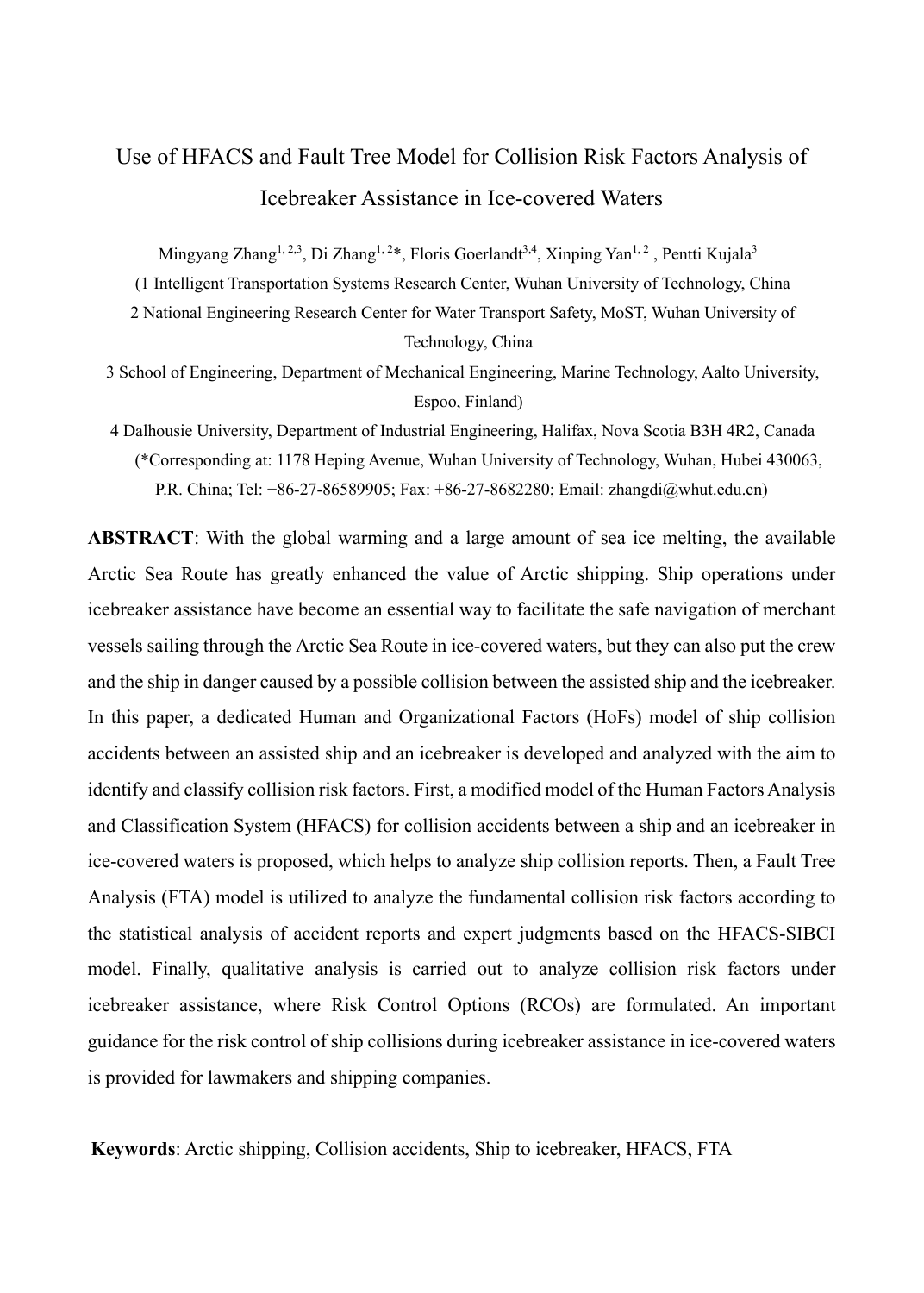## **1. Introduction**

With the global warming and a large amount of sea ice melting, the extremely valuable Northern Sea Route (NSR) has led to an increased interest in Arctic activities of ships (Beveridge., 2016; Fu et al., 2017). In this area, navigational operations under icebreaker assistance are key to the success of the safe navigation of merchant vessels (Zhang et al., 2017; Montewka et al., 2015; Valdez Banda et al., 2015). It is very difficult to ensure the safety of navigation in Arctic waters when vessels sail independently facing harsh conditions, such as the presence of sea ice, low temperatures, electromagnetic interference, and other complex environmental conditions (Stoddard et al. 2015; Goerlandt et al., 2016; Fu et al., 2017; Khan et al., 2017; Ostreng et al., 2013). At the same time, ordinary vessels lack the capability of icebreaking, so they are unable to sail independently in a harsh ice environment, which can easily lead to ice accidents (Kum et al., 2015; Zhang et al., 2017; Fu et al., 2016). Hence, navigational operation under icebreaker assistance represents a typical model of ship operation in ice-covered waters. In 2016, 62.5% of General Cargo Carriers were under icebreaker assistance in the icecovered waters of the NSR which provided by Northern Sea Route Information Office (Transit Statistics 2011–2016). In addition, icebreaker assistance operations also play an essential role in the ice-covered waters of the Baltic Sea in winter. The numbers of vessels under icebreaker assistance during the icebreaking season in the Baltic Sea in different years are shown in the following picture taken from *Baltic Sea Icebreaking Report 2007-2016* provided by the *Baltic Organization*.



Figure 1. The number of assisted ships under icebreaker assistance in the Baltic Sea in wintertime (2007- 2016). Source: Baltic Sea Icebreaking Report (2007-2016)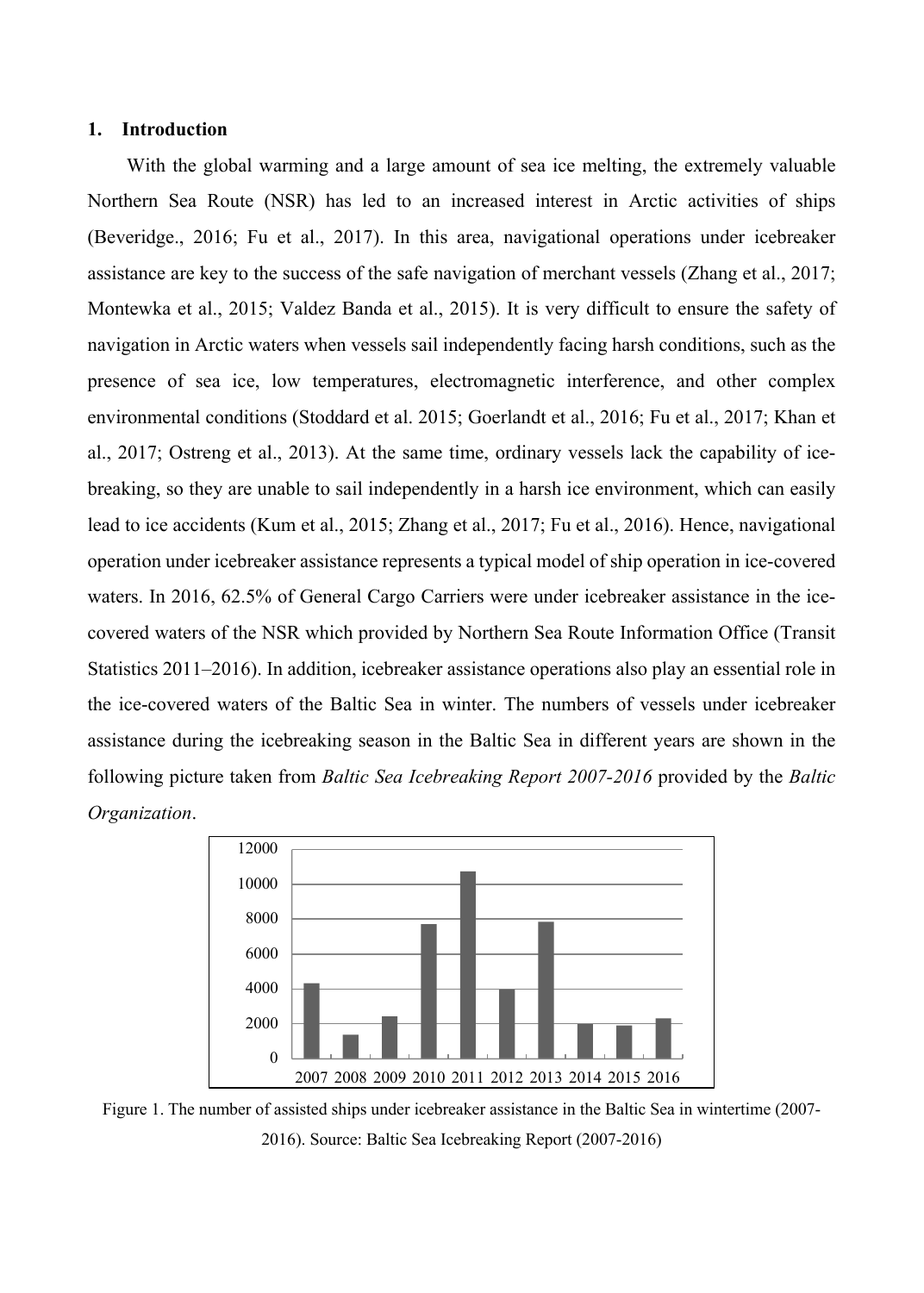Icebreaker assistance is a widespread method used in navigation in ice-covered waters. Navigational operations under icebreaker assistance are organized into four identified icebreaker operations: *Escort operations, Convoy operations, Breaking a ship loose operations* and *Towing operations* (Goerlandt et al., 2017; Valdez Banda et al., 2015), where escort operations and convoy operations are key to the success of the safe navigation of merchant ships. Convoy operations are similar to escort operations, where several ships follow an icebreaker at a short distance in case the ice channel is filled with ice cakes (Zhang et al., 2017). Escort and convoy operations under icebreaker assistance reduce the risk of frequent accidents, such as ice collisions and propeller or rudder damage. Nevertheless, collision accidents do occur between icebreakers and assisted ships. The statistics of accidents occurred in ice-covered waters of Russian sea area (Goncharov et al., 2011; Loanov et al., 2013) and Finnish sea area (Valdez Banda O.A. 2017) are presented in Figure 2. It can be seen that in Finnish sea area the percentage of collisions is 48% out of all accidents, and 95% out of all accidents under icebreaker assistance. In addition, in Russian sea area, collisions during escort operation account for 55% under similar assistance conditions. Despite the differences between Finnish and Russian sea areas, the statistics of accidents indicate that ship to icebreaker collision is the most typical accident type in ice-covered waters.





Collision risks between icebreakers and assisted ships sailing within a close distance cannot be ignored in ice-covered waters. In the scientific literature, the risks of collisions under icebreaker assistance are different from other ship collision accidents, estimated to be higher in ice-covered waters than in open waters (Zhang et al., 2014; Franck and Holm Roos, 2013;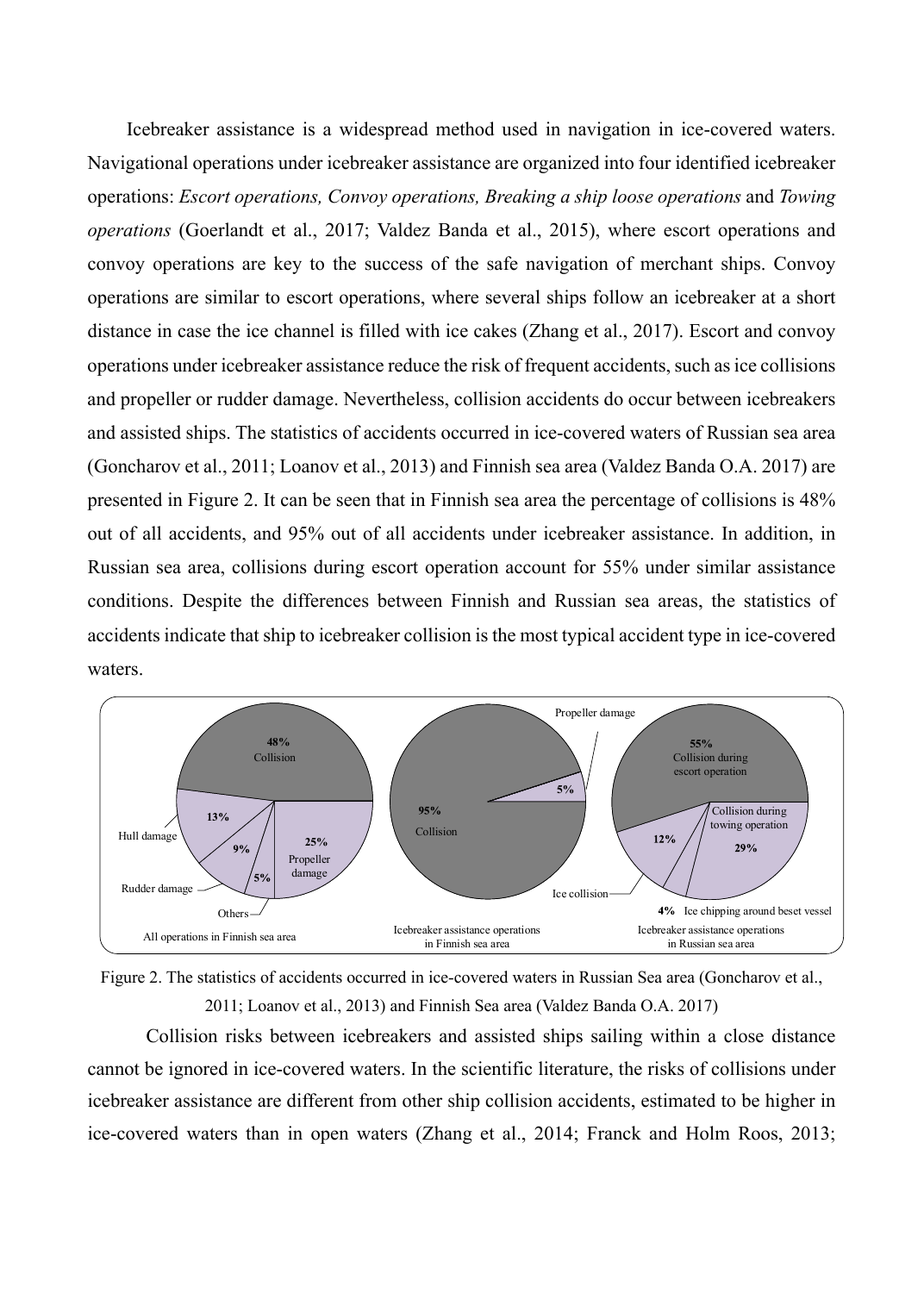Sulistiyono et al., 2015). Accordingly, collision risk factors should be investigated under specific conditions. There exists literature on accidents analysis in open waters and ice-covered waters. The risks of ship collisions are assessed, which is of signification importance for narrow, shallow and busy waterways (Qu et al., 2011; Klanac et al., 2010; Zhang et al., 2016). Furthermore, the analysis of the risks of navigational operations in ice-covered waters suggests that escort and convoy operations under icebreaker assistance are quite dangerous operations performed in the ice-covered waters. Overall, collisions between assisted ships and icebreakers present the most significant risk (Valdez Banda et al., 2016; Goerlandt et al. 2017). A root cause analysis method is presented to analyze the risks of collisions and grounding in Arctic waters, which aims at proposing a recommendation to reduce the occurrence probability based on fuzzy fault tree analysis (Kum et al., 2015). An Arctic shipping accident scenario is analyzed to identify essential accident risk factors in a potential accident scenario (Afenyo et al., 2017). Risk analysis models of ships stuck in ice are proposed (Fu et al., 2014, 2016; Montewka et al., 2015). Another line of work focuses on the application of risk-based design principles to Arctic shipping (Bergström et al. 2015, Ehlers et al. 2017).

However, these studies are limited in terms of the risk analysis of typical operational conditions or accidents, such as collisions between ships or a ship and ice, grounding accidents, and ship stuck incidents in ice-covered waters, not focusing on collision risk factors during icebreaker assistance operations in ice-covered waters.

Icebreaker assistance operations in ice-covered waters refer to a team navigation system consisting of an icebreaker and an assisted ship. The detuning of the navigational conditions between the icebreaker and the assisted ship is the cause of a collision accident after a change in the team navigational system. Accordingly, human and organizational factors are main factors contributing to the occurrence of collision accidents. In the scientific literature, a number of human error analysis models and frameworks have been proposed to aid in the understanding of faults and errors related to human and organizational factors in complex systems where such accidents occur, such as the four stage information processing model presented by Wickens et al. (1988), the SHEL model (Edwards, 1972), the multiple SHEL model (IMO, 1999), and the GEMS (Generic Error Modeling System) proposed by Reason et al. (1990). These models and frameworks focus on the human errors of operators.

The framework of the Human Factors Analysis and Classification System (HFACS) was presented by Wiegmann et al., 2003, which was used to classify and identify contributing factors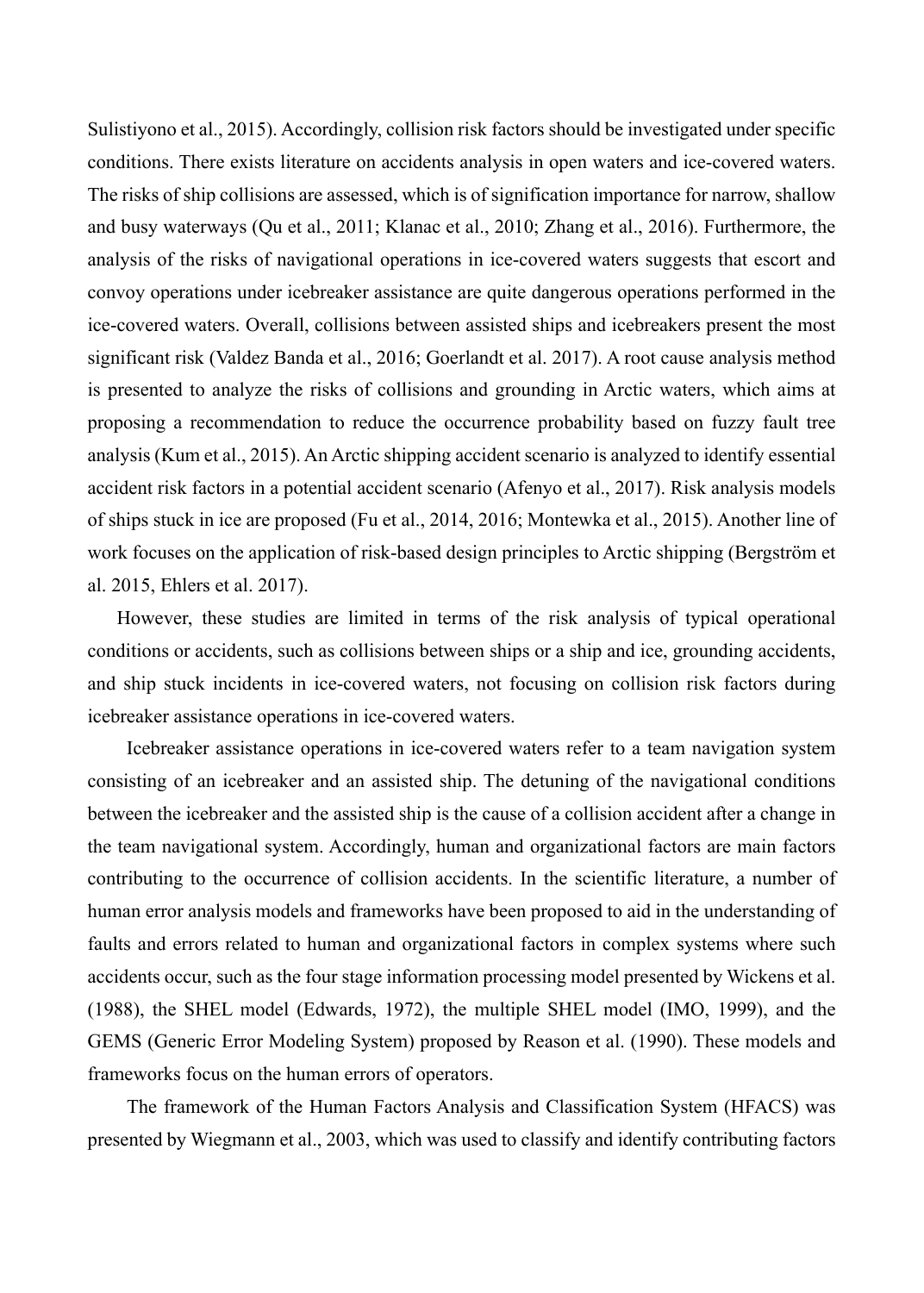in accident factors analysis. The HFACS-framework was used to analyze maritime accidents (Chauvin et al., 2013; Chen et al., 2013), potential impact of unmanned vessels on marine transportation safety (Wróbel et al., 2017), grounding accidents (Mazaheri et al., 2015), road traffic accidents (Baysari et al., 2008; Reinach et al., 2006; Patterson et al., 2010), railway accidents (Zhan et al., 2017), and classify and identify fundamental risk factors based on accident reports.

In particular, a systematic and multi-factorial analysis of collision factors under icebreaker assistance is presented, which aims at identifying and classifying collision risk factors. The research relies on the HFACS and the FTA, which are utilized to identify and classify collision risk factors that are mentioned in reports of accidents between icebreakers and assisted ships in ice-covered waters. First, a collision risk factors analysis method for ship collision accidents between assisted ships and icebreakers in ice-covered waters, named the HFACS-SIBCI model, is proposed. Then, a Fault Tree model is proposed using the statistical analysis of collision risk factors according to accident reports and expert knowledge. Finally, a qualitative analysis is carried out to analyze collision risk factors using structural importance degree coefficients and minimum cut sets, which provides a theoretical basis for the formulation of risk control strategies.

The rest of this paper is organized as follows. Section 2 describes the research methodology and data along with the problem statement. The model development and results are presented in Section 3. Section 4 and Section 5 presents our discussions and conclusions.

#### **2. Method and data**

According to accident statistics and scientific literature, accidents caused by human and organizational factors (HoFs) account for 90% of the total number of maritime accidents (Chauvin et al., 2011; Hetherington et al., 2006). At the same time, the lack of system coordination after detuning the navigational conditions between the icebreaker and the assisted ship resulting from human and organizational factors without effective Risk Control Options (RCOs) leads to ship collision accidents. Therefore, human errors and hidden organizational factors play vital roles in the ship collision risk factors classification and identification under icebreaker assistance and proposed RCOs. In view of this, this paper proposes a HFACS-based framework of ship collision risk factors under icebreaker assistance to solve the problem of the identification of human and organizational factors in ship collision risk factors classification under icebreaker assistance. Further, an FT model is utilized to analyze fundamental risk factors. We discuss the initial framework of the HFACS and the FTA method in what follows. The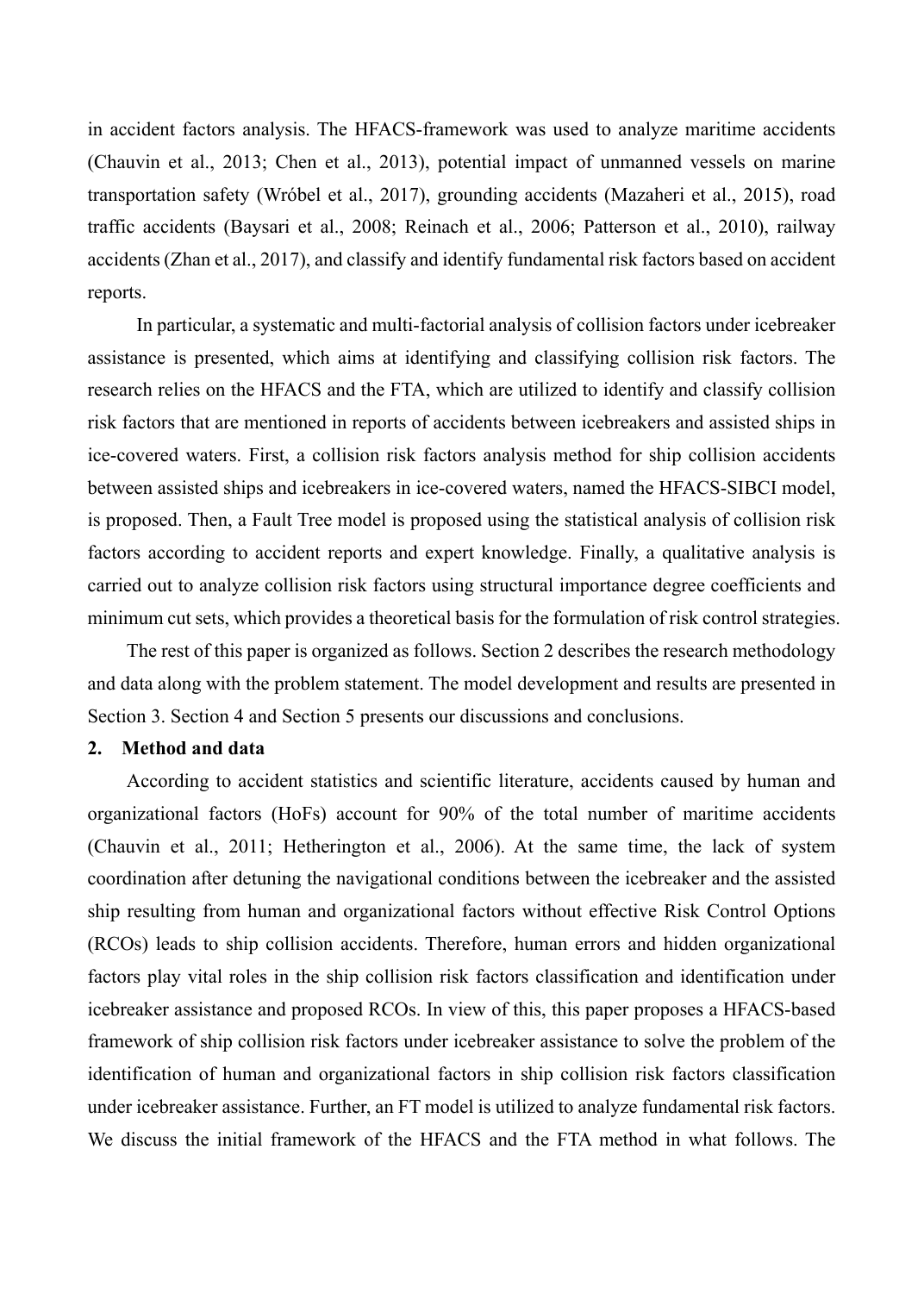

research flowchart is presented in Figure 3.

Figure 3. The flowchart of the collision risk factors analysis of icebreaker assistance in ice-covered waters.

# **2.1 The HFACS framework**

The initial Human Factors Analysis and Classification System (HFACS) framework consists of four layers: *organizational factors*, *unsafe supervision*, *preconditions for unsafe acts*, and *unsafe acts,* which is proposed by Wiegmann et al., 2003. Reinach and Viale (2006) proposed a fifth layer, *External factors*. They believed that the identification of accident risk factors should consider the economy, law and policy as a supplement in the HFACS. Chauvin et al. (2013) developed a model to analyze human and organizational factors in maritime accidents using the five layers of the HFACS. The framework of the modified HFACS with five layers is proposed to classify and identify accident-contributing factors using accident reports and incident reports. In these applications of the HFACS framework to specific contexts, the contributing factors of each layer are interpreted in specific situations considering accidents. Overall, the HFACS framework has been convincing for risk assessment and risk analysis, where the factors of each layer change continuously according to the research object. Moreover, HFACS-Ship-Icebreaker Collision in Ice-covered waters (HFACS-SIBCI) is proposed to identify and classify the collision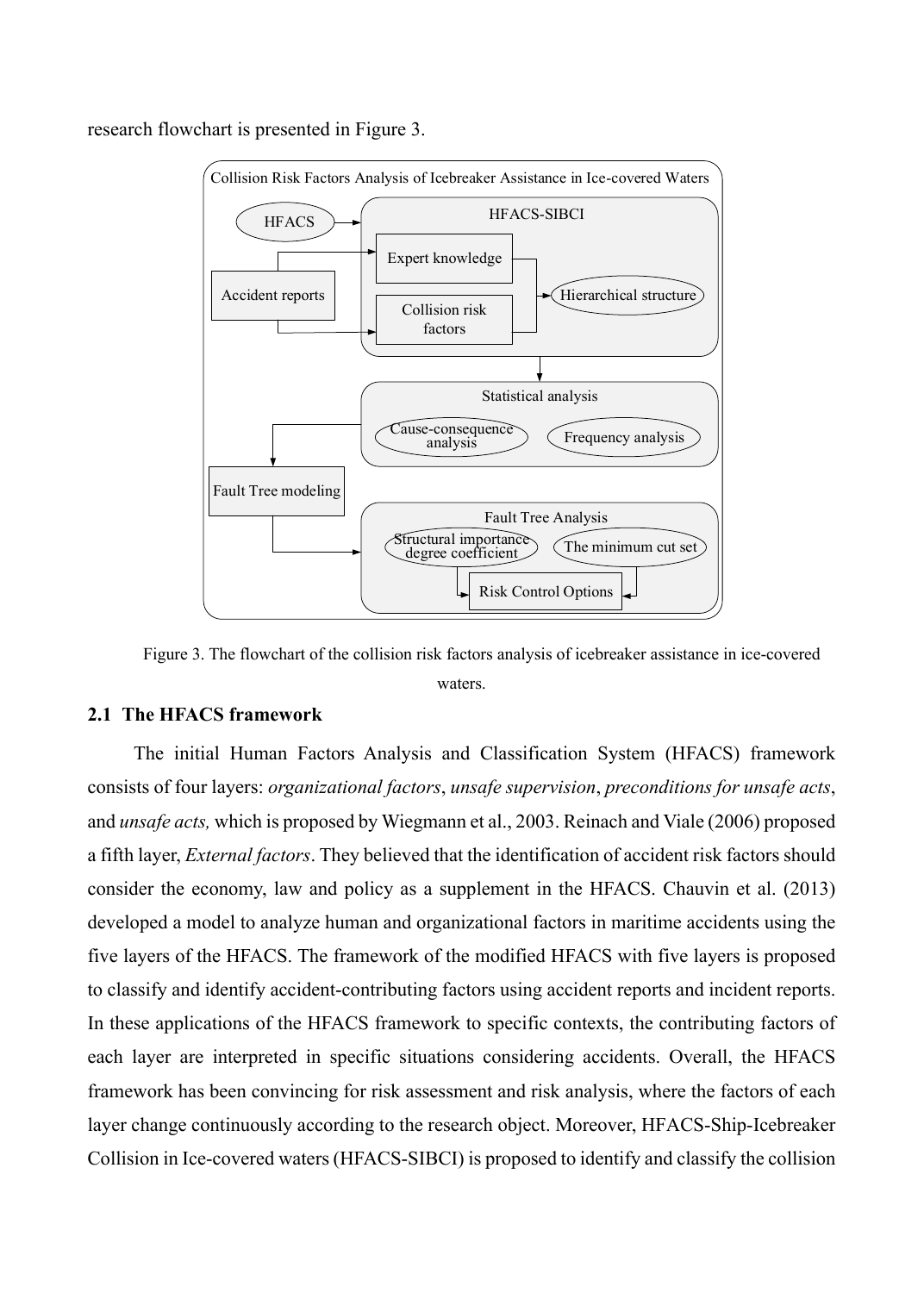risk factors during icebreaker assistance based on the initial HFACS framework.

# **2.2 Fault tree analysis**

The FTA is a typical method and an accidental evolutionary logic analysis tool used to estimate the safety and reliability of a complex system. It was used to establish effectively and clearly relationships among accident risk factors using LNG ship accident analysis (Zhou et al., 2017), ship grounding in Arctic (Kum et al., 2015), explosion of crude oil tanks (Wang et al., 2013). Moreover, the FTA can reproduce the evolution of underlying factors and high-level accidents, which helps to understand the development course of collision accidents and provide guidance for the formulation of RCOs.

In FT model, after the identification and classification of collision risk factors under icebreaker assistance, this paper further explores the causes and consequences of accidents by analyzing the relationship between collision risk factors and collision accidents using the FTA. At the same time, collision accidents are qualitatively analyzed based on the structural importance degree coefficient and the minimum cut sets of the FTA. The essence of the FTA is to establish logical relationships among factors based on the mathematical logic theory. Logical relationships are OR and AND gates. Logical sum is represented by the OR gate. Logical product is represented by the AND gate. The formulas are shown in equations (1) and (2).

$$
\varphi(x) = \sum_{i=1}^{n} x_i = \{x_1 + x_2 + \dots + x_n\}
$$
\n(1)

$$
\phi(x) = \prod_{i=1}^{n} x_i = \{x_1 \times x_2 \times \dots \times x_n\}
$$
 (2)

where  $\varphi(x)$  and  $\varphi(x)$  are the top event used to describe the complex system state; and x<sub>i</sub> are basic factors of i. The output event  $\varphi(x)$  presented by the OR gate occurs when at least one input factor occurs, and the output event  $\phi(x)$  presented by the AND gate occurs when both input factors occur (Lee et al., 1985).

In qualitative analysis, the probabilities of risk factors are assumed equal. At the same time, the institutional importance of all risk factors is calculated using the minimum cut sets of the proposed FT. In addition, the structural importance degree of the FT is calculated. Structural importance degree denotes the importance of each basic event from the structure of fault tree. In the paper, the probabilities of all ship collision risk factors under icebreaker assistance are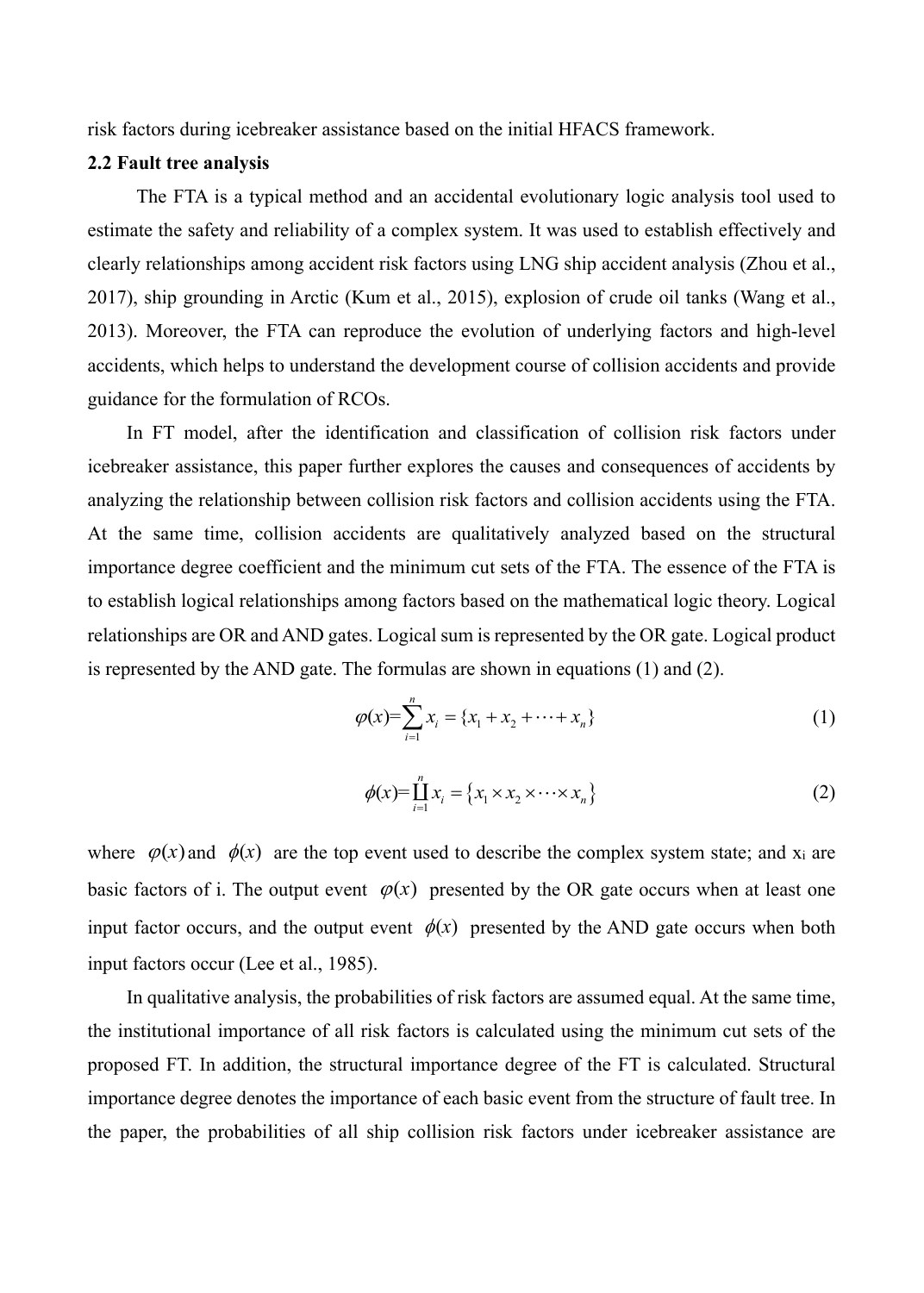assumed equal. Then, the influence of the upper event on the top event is analyzed, and the results are sorted according to the structural importance degree. Finally, the RCOs can be developed according to the structural importance degrees obtained by the qualitative analysis using the proposed FT for ship collision accidents under icebreaker assistance in ice-covered waters. There are generally two ways to calculate the structural importance degree of the FT: (i) one is to calculate the structural importance degree coefficient, and (ii) the other is to use the minimum cut sets for judgment.

(a) Calculate the structural importance degree coefficient of each basic event.

Assume that the state is (0) when the system operates normally, and (1) when the system fails. Then, when the state of a basic event changes (usually from normal operation to failure), the system may have the following four changes:

- The system changes from normal operation to failure  $\{(0) \rightarrow (1)\};$
- $\bullet$  The system remains in a normal working condition  $\{(0)\}$ ;
- The system remains in a failure state  $\{(1)\};$
- The system changes from a failure state to normal operation  $\{(1) \rightarrow (0)\}$ ;

The structural importance degree coefficient can be obtained from equation (3):

$$
I(i) = \begin{cases} \frac{1}{2^{n-1}} \sum [\varphi(1_i, x) - \varphi(0_i, x)] & OR gate \\ \frac{1}{2^{n-1}} \sum [\varphi(1_i, x) - \varphi(0_i, x)] & AND gate \end{cases}
$$
(3)

where, I(*i*) denotes the structural importance degree coefficient,  $\varphi(x)$  and  $\varphi(x)$  are the top event used to describe the complex system state; and xi are basic factors of i. (Rausand, 2013)

(b) Determine the order of the structural importance degrees using the minimum cut sets.

This method has the following three criteria used for judgment:

- When the numbers of basic events in the minimum cut sets are different, individuals with fewer basic events are more structurally important.
- When the numbers of basic events in the minimum cut sets are equal, basic events having high occurrence frequencies are more structurally important.
- Basic events with fewer occurrences in minimum cut sets are generally more structurally important. The structural importance degree of two events is equal in rare cases.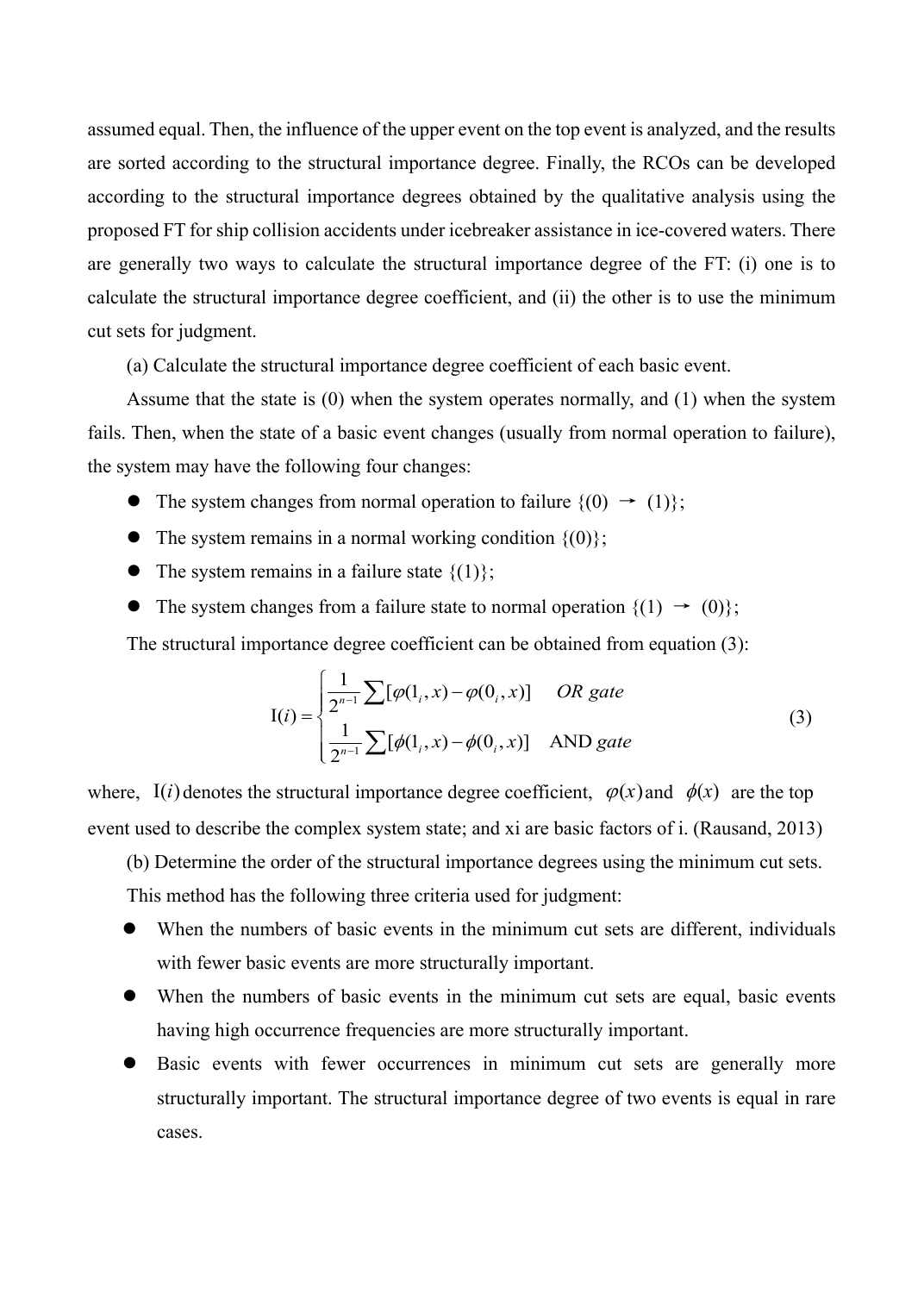In view of uncertainties in factors influencing ship collision risks under icebreaker assistance, the fault tree analysis method can be used to analyze ship collision accidents by combining ship collision accident based on the statistical analysis of ship collision risk factors under icebreaker assistance.

# **2.3 Collision accident reports**

Official accident reports play an essential role in risk factors analysis and being analyzed by an accident investigation board usually present valuable and detailed information about accidents (Mazaheri et al., 2015). We processed 17 accident reports on ship collision accidents between icebreakers and assisted ships in ice-covered waters, which contain the whole process of collision accidents in detail and accident investigation results. We utilized 14 ship collision reports on icebreaker assistance selected from *Swedish Accident Investigation Board (SHK)*, two collision reports from the UK *Marine Accident Investigation Branch (MAIB)* and one collision report from Russian *FleetMon.* A total of 17 accidents during 1989-2017 freely accessible to the public were analyzed using the proposed approach. 16 collision reports contain detailed information including the summary, general description of the ship, external conditions and conclusion of the investigation that occurred in the Baltic Sea. One collision report only described the process of the collision accident. A total of 17 accident reports are analyzed shown in Appendix A. In this paper, the 17 accidents during 1989-2017 are used for detailed analysis. Only the collision risk factors mentioned in the accident reports are considered and further classified based on the proposed model.

# **3. Model and results**

The proposed collision factors analysis procedure can be briefly divided into three stages: (i) Collision factors identification and classification using HFACS-SIBCI and (ii) Fault tree analysis. The model development and results are described as follow.

# **3.1** HFACS-SIBCI

# **3.1.1 Analysis on risk factors of ship collisions under icebreaker assistance**

The HFACS-based ship collision risk analysis model of the HFACS-SIBCI (HFACS-**S**hip-**I**ce**b**reaker **C**ollision in **I**ce-covered waters) is established to classify and identify ship collision factors. The HFACS-SIBCI model consists of five ship collision risk analysis levels and 28 classification categories, as shown in Figure 3. The HFACS-SIBCI is established as a five levels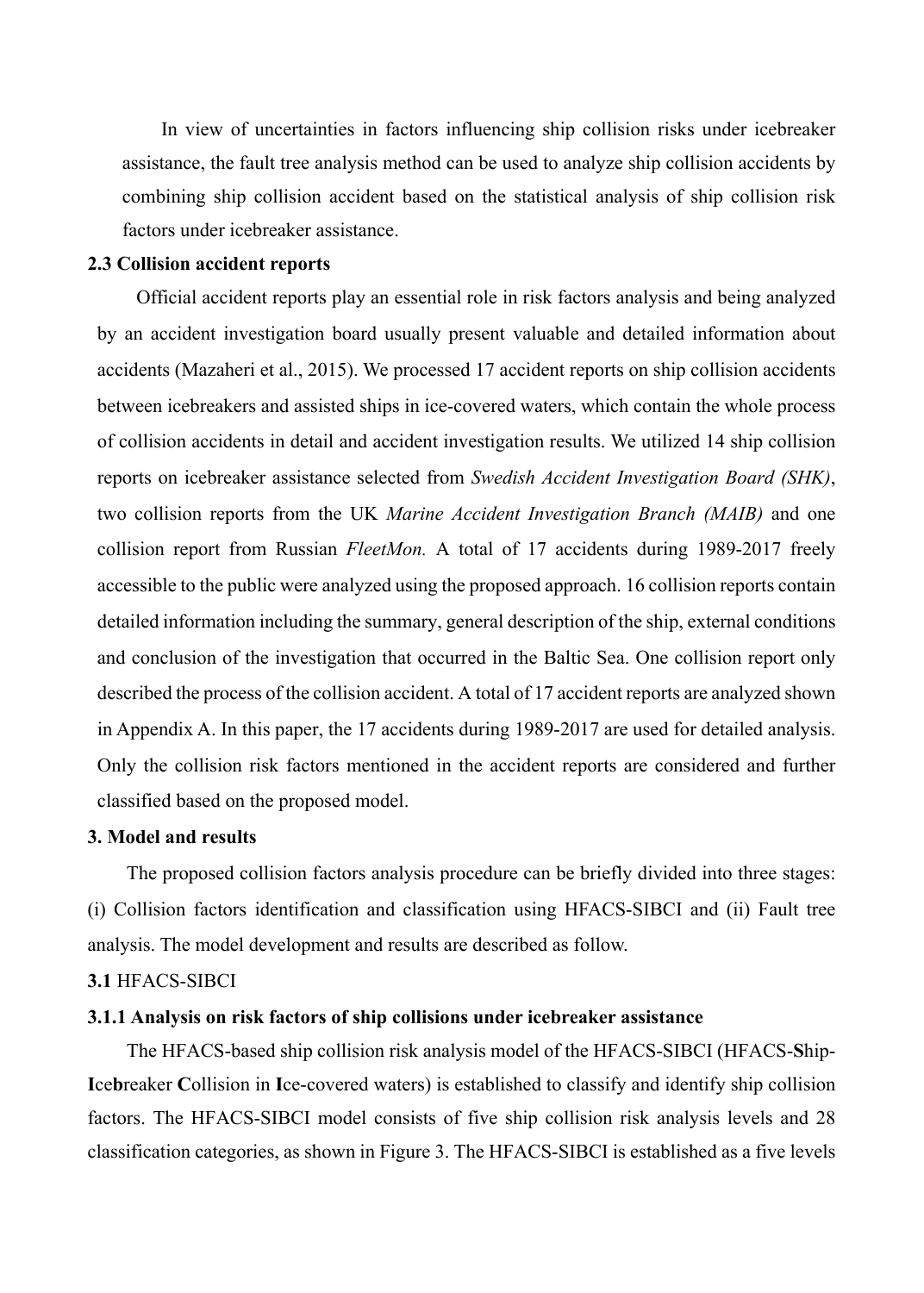framework, which is similar to the HFACS-Coll, HFACS-Grounding and HFACS-MA (Chauvin et al., 2013; Chen et al., 2013; Mazaheri et al., 2015). In particularly, the 28 classification categories contain collision fundamental risk factors affecting collision accidents under icebreaker assistance.



Figure 4. HFACS-SIBCI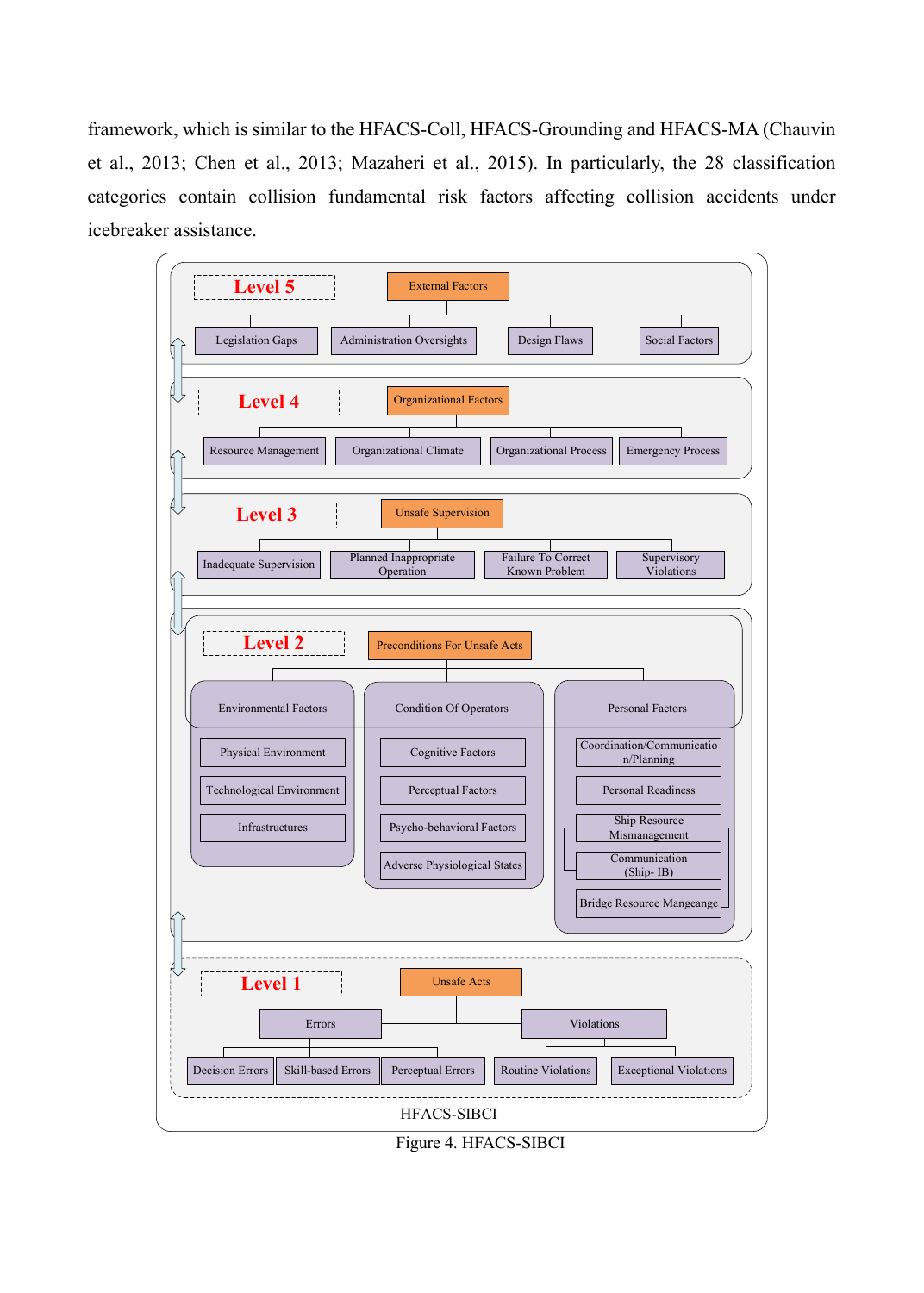The systematic methodology of the HFACS and the corresponding risk factor classification can assist in reducing the shortcomings of the subjective bias, experience restrictions and accident information omission in investigations and analyses of ship collision risk factors under icebreaker assistance in ice-covered waters. Accordingly, this paper constructs the ship collision risk factors identification and classification model of ship collisions under icebreaker assistance using the HFACS-SIBCI model, as shown in Figure 4, to solve the problem of ship collision risks under icebreaker assistance. This paper retains the four original levels of the HFACS framework: (1) Unsafe acts of the operator; (2) Preconditions for unsafe acts; (3) Unsafe *supervision; (4) Organizational factors*, and supplements them with *(5) External factors* causing icebreaker-ship collision accidents during icebreaker assistance; and further proposes the HFACS-SIBCI model with five levels.

In this paper, in order to establish collision risk factors classification, the collision accident risk factors analysis model is presented based on the HFACS-SIBCI. The contributing factors mentioned in the accident reports is identified as risk factors, which is described as followed. First, ship collision risk factors under icebreaker assistance are identified using the five-layer HFACS-SIBCI model. The classification model is utilized to classify ship collision factors based on the classification categories that contain the five collision risk analysis levels, and 28 classification categories, such as *decision errors*, *technical errors*, *legislation gaps* and so on. The HFACS-SIBCI accident risk factors classification model is shown in Figure 5, which is different from the HFACS-Coll, HFACS-Grounding and HFACS-MA (Chauvin et al., 2013; Chen et al., 2013; Mazaheri et al., 2015; Akhtar et al., 2014).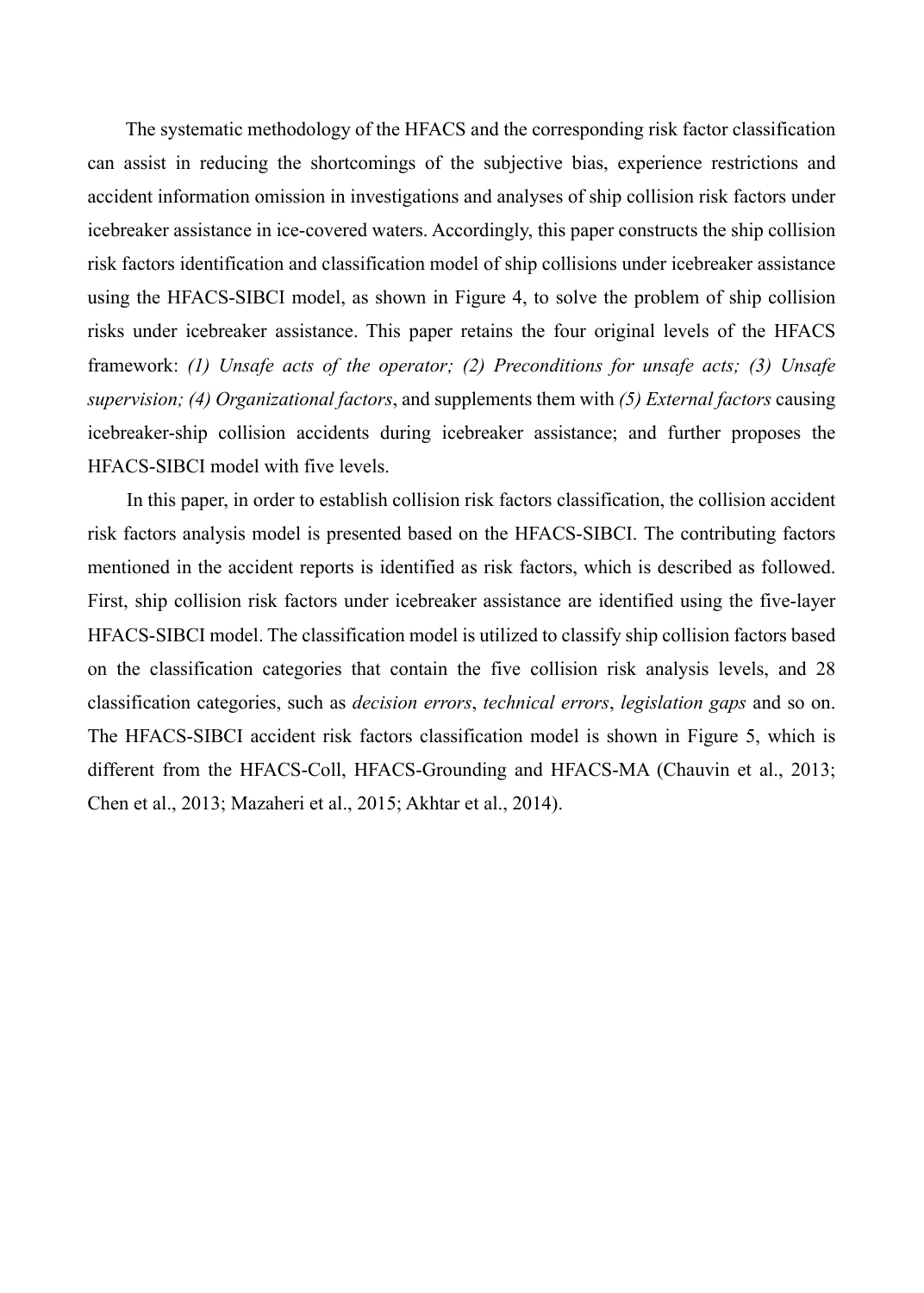

Figure 5. Accident risk factors classification model based on HFACS-SIBCI

In order to classify accurately ship collision risk factors under icebreaker assistance, the understanding of the HFACS-SIBCI accident risk factor analysis model is required. The levels and classification categories are described in Table 1, which can be used to classify the ship collision risk factors as the framework.

|                                  | Collision risk category  | Category description                                                                                                                                                                                                                                      |
|----------------------------------|--------------------------|-----------------------------------------------------------------------------------------------------------------------------------------------------------------------------------------------------------------------------------------------------------|
|                                  |                          | Decision errors: Acts taken according to individual judgment to achieve the desired effect<br>and thereby causing collision accidents in ice-covered waters.                                                                                              |
|                                  | Errors                   | <i>Skill-based errors:</i> The technical errors of the crew of the icebreaker and the assisted ship<br>due to improper execution procedures, inadequate training or low proficiency.                                                                      |
| Unsafe acts                      |                          | Perceptual errors: The occurrence of a ship collision accident under icebreaker assistance<br>due to misunderstanding or misjudgment.                                                                                                                     |
|                                  | Violations               | <i>Routine violations:</i> Rules and instructions are frequently ignored, in particular by the<br>icebreaker. The assisted ship should also follow the orders of the icebreaker (IMO).                                                                    |
|                                  |                          | <i>Exceptional violations:</i> The operating procedures or prescribed actions are violated by the<br>crew, in general, as a result of unskilled technology.                                                                                               |
| Preconditions<br>for unsafe acts |                          | Physical environment: Weather and other environmental phenomena, such as the perpetual<br>night and perpetual day, affect the behavior of individuals, resulting in unsafe conditions.                                                                    |
|                                  | Environmental<br>factors | Technological environment: Failures of equipment or devices cause unsafe conditions,<br>including mechanical failures or damage to equipment necessary for the ship's voyage,<br>steering gear failure, engine failure and anti-collision system failure. |
|                                  |                          | <i>Infrastructures:</i> Invalid information from ice condition monitoring equipment results in<br>unsafe conditions. Monitoring station location information should also be taken into<br>account.                                                        |
|                                  | Condition of             | Cognitive factors: The perception of the characteristics of the icebreaker assistance<br>operation affects the judgment or behavior of the crews on the assisted ship and the<br>icebreaker, resulting in unsafe conditions.                              |
|                                  | operators                | Perceptual factors: The occurrence of a ship collision accident leads to misunderstanding<br>or misjudgment, resulting in insecurity.                                                                                                                     |
|                                  |                          | <i>Psycho-behavioral factors:</i> These risk factors are caused by the crews' characters or                                                                                                                                                               |

Table 1 Description of classification categories of HFACS-SIBCI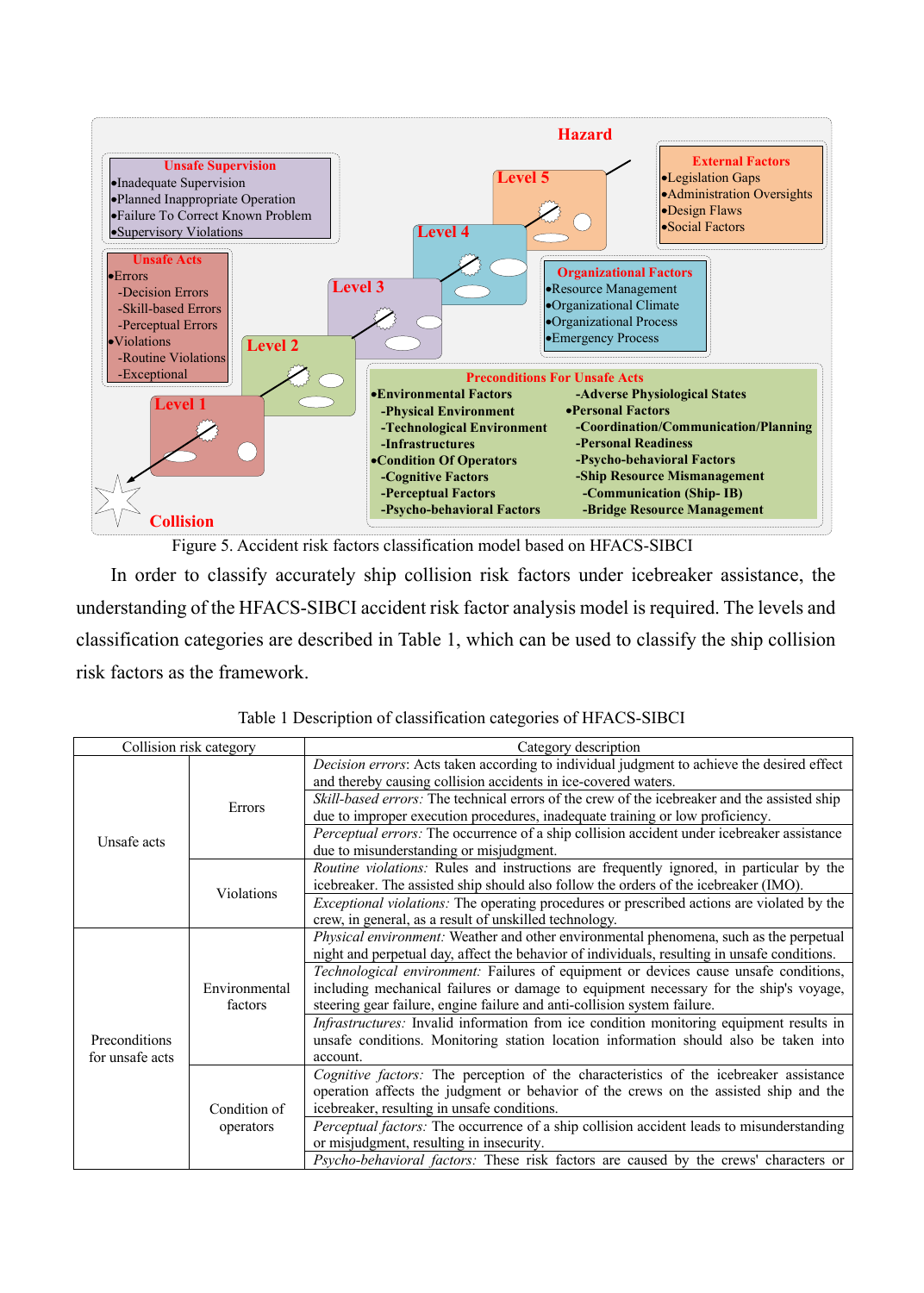|                         |                            | psychological problems, psychological barriers, or inappropriate motives.                                                                                                       |
|-------------------------|----------------------------|---------------------------------------------------------------------------------------------------------------------------------------------------------------------------------|
|                         |                            | Adverse physiological states: Physiological events causing low performance, such as lack                                                                                        |
|                         |                            | of sleep, dizziness caused by ice-covered conditions, the perpetual night and perpetual day                                                                                     |
|                         |                            | etc.                                                                                                                                                                            |
|                         |                            | Coordination/communication/planning: Ineffective communication between the                                                                                                      |
|                         |                            | icebreaker and the assisted ship due to a language barrier, misunderstanding etc. These risk                                                                                    |
|                         |                            | factors influnce assistance operations, emergency operations etc.                                                                                                               |
|                         |                            | Personal readiness: The officers of the shipping company ignore the rules and                                                                                                   |
|                         | Personal factors           | instructions on individual abilities, or make poor judgments in preparation for the                                                                                             |
|                         |                            | execution of the task.                                                                                                                                                          |
|                         |                            | Ship resource mismanagement: The crews of the icebreaker or the assisted ship fail to                                                                                           |
|                         |                            | make accurate judgment regarding the full use of equipment, resulting in an unsafe                                                                                              |
|                         |                            | situation.                                                                                                                                                                      |
|                         | Inadequate                 | Supervision is inappropriate or improper, which makes it impossible to identify and                                                                                             |
|                         | supervision                | control risks, and to provide guidance and training regarding situations.                                                                                                       |
|                         | Planned                    | Supervision fails to assess adequately risks associated with the actions of non-proficient                                                                                      |
|                         | inappropriate<br>operation | or inexperienced personnel, who are allowed to carry out tasks beyond their capabilities,<br>especially on the assisted ship.                                                   |
| Unsafe                  |                            |                                                                                                                                                                                 |
| supervision             | Failure to                 | Supervision fails to correct problems and unsafe acts, even though these problems are<br>clear.                                                                                 |
|                         | correct known              |                                                                                                                                                                                 |
|                         | problem                    |                                                                                                                                                                                 |
|                         | Supervisory                | Supervision intentionally ignores orders, guidance, rules or operating instructions, such as                                                                                    |
|                         | violations                 | by breaking safety speed and distance rules set according to Sailing Directions.                                                                                                |
|                         | Resource                   | The allocation of resources directly or indirectly affects the safety of the icebreaker                                                                                         |
|                         | management                 | assistance operation, being unsafe under wrong management.                                                                                                                      |
|                         | Organizational             | Individual behavior is affected by the organizational environment, structure, policies and                                                                                      |
| Organizational          | climate                    | cultures, which may result in an unsafe situation.                                                                                                                              |
| factors                 | Organizational             | Organizational operations and systems may adversely affect individuals, supervisory or                                                                                          |
|                         | process                    | organizational performance.                                                                                                                                                     |
|                         | Emergency                  | The organization fails to develop an effective contingency strategy, leading to insecurity.                                                                                     |
|                         | process                    | There is no emergency training involving the icebreaker and the assisted ship during the                                                                                        |
|                         |                            | assistance operation in ice-covered waters.<br>Differences in international and national ice ship navigation regulations and policies                                           |
|                         |                            |                                                                                                                                                                                 |
|                         |                            | affect icebreaker assistance operations, which may lead to poor management or unsafe<br>acts of operators. For example, Russia (Sailing Directions of Russia), Finland (Finnish |
|                         | Legislation gaps           | Transport Agency), Canada (Transport Canada) and China (Guidance on Arctic                                                                                                      |
|                         |                            | Navigation in the Northeast Route) have respective Arctic navigation rules, where                                                                                               |
| <b>External factors</b> |                            | navigation regulations are different.                                                                                                                                           |
|                         | Administration             | The icebreaking service company, shipping company or ship officers have defects in rules                                                                                        |
|                         | oversights                 | or codes, or neglect their duties.                                                                                                                                              |
|                         |                            | The design of the icebreaker or the assisted ship is flawed, so the ability to navigate in                                                                                      |
|                         | Design flaws               | Arctic ice areas is poor.                                                                                                                                                       |
|                         | Social factors             | Economic, political, legal, safety culture and other social environmental factors.                                                                                              |
|                         |                            |                                                                                                                                                                                 |

## **3.1.2 Ship collision risk factors classification and hierarchical structure model**

Icebreaker assistance operations are typical team operations in ice-covered waters involving icebreakers and assisted ships sailing in complex environments with harsh weather conditions. Ship collision accident reports under icebreaker assistance in ice-covered waters and accident research literature are analyzed according to experts' knowledge. The collision contributing factors mentioned in the accident reports are considered and classified based on the proposed model. Then, the HFACS-SIBCI model constructed in Section 3.1.1 is used to classify and identify the collision risk factors, namely, *External factors, Organizational factors, Unsafe supervision, Preconditions for unsafe acts* and *Unsafe actors*, of the navigational system in ice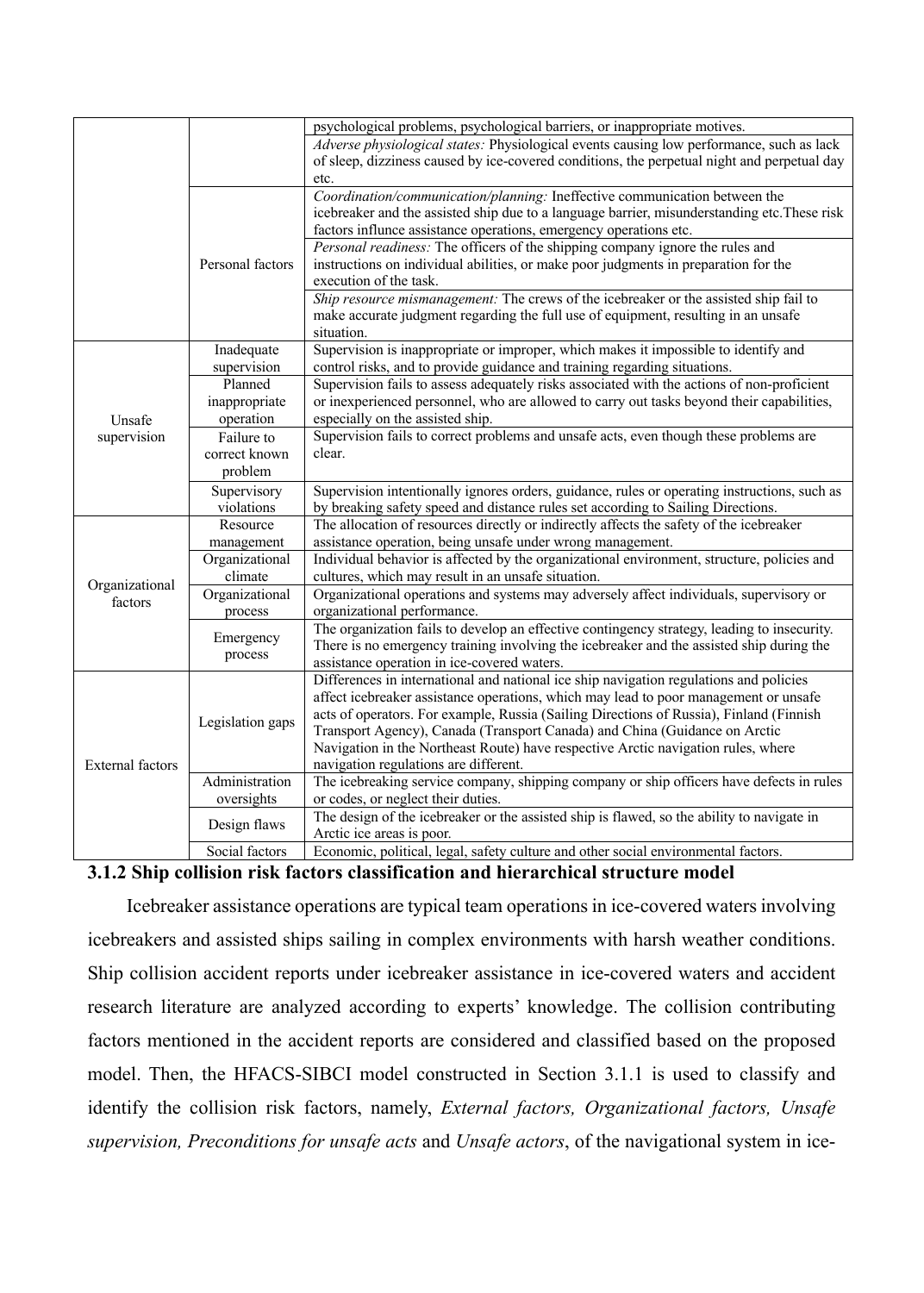covered waters. At the same time, the hierarchical structure of ship collision risk factors is constructed based on the HFACS-SIBCI.

We classify ship collision accidents between icebreakers and assisted ships and establish the hierarchical structure of ship collision risk factors. The collision risk classification procedure is presented as follows. First, we preliminary select ship collision contributing factors mentioned in the accident reports described in Section 2.3. Second, additional ship collision factors are identified by domain experts, such as *Wrong course of icebreaker* and *Engine failure* in this research. Even if we do not have many accident reports, this way we will not miss ship collision risk factors. At the same time, literature is referenced to check the results regarding ship collisions in open water (Chauvin et al., 2013) and in Arctic ice-covered waters (Kum et al., 2015), as shown in Table 2.

|                 | Factors                                   | Description                                                                                                                                                                                                                                                                                                                                                                                  |
|-----------------|-------------------------------------------|----------------------------------------------------------------------------------------------------------------------------------------------------------------------------------------------------------------------------------------------------------------------------------------------------------------------------------------------------------------------------------------------|
| 1               | Maneuver failures of the<br>assisted ship | Maneuver failures of the assisted ship cause an unsafe situation during icebreaker<br>assistance.                                                                                                                                                                                                                                                                                            |
| $\overline{2}$  | Maneuver failures of the<br>icebreaker    | Maneuver failures of the icebreaker cause an unsafe situation during icebreaker<br>assistance.                                                                                                                                                                                                                                                                                               |
| 3               | Lack of situational<br>awareness          | Uncertainty or unawareness of what is happening regarding the dangerous situation<br>between the icebreaker and the assisted ship, such as the distance between the<br>icebreaker and the assisted ship, speed etc.                                                                                                                                                                          |
| 4               | Negligence                                | In emergency, the crews fail to take proper actions preventing the process of the<br>unsafe situation.                                                                                                                                                                                                                                                                                       |
| 5               | Judgment failures                         | In emergency, the chosen action is inadequate or wrong, resulting in an undesired<br>state.                                                                                                                                                                                                                                                                                                  |
| 6               | Ice conditions                            | Ice conditions ranging from slush ice to solid pack. Ice conditions can be defined by<br>ice concentration, ice thickness and ice type. Such as POLARIS, EGG CODE, etc.                                                                                                                                                                                                                      |
| 7               | Ice ridge                                 | The edge of the ice is superimposed, which is called ice ridge, and it is easy to cause<br>sudden breaking of the icebreaker.                                                                                                                                                                                                                                                                |
| 8               | Bad visibility                            | Poor visibility due to fog or snow that influences radar visibility.                                                                                                                                                                                                                                                                                                                         |
| 9               | Snow or rain weather                      | Hazardous natural environmental phenomena.                                                                                                                                                                                                                                                                                                                                                   |
| $\overline{10}$ | Engine failure                            | Mechanical failure related to the power of the icebreaker.                                                                                                                                                                                                                                                                                                                                   |
| 11              | Steering gear failure                     | Mechanical failure related to the control of the course.                                                                                                                                                                                                                                                                                                                                     |
| 12              | Anti-collision system failure             | Mechanical failure related to the equipment of anti-collision, such as ECDIS, ARPA<br>etc.                                                                                                                                                                                                                                                                                                   |
| 13              | Communication equipment<br>failure        | Mechanical failure related to the equipment of communication between the icebreaker<br>and the assisted ship.                                                                                                                                                                                                                                                                                |
| 14              | Poor communication<br>between ships       | Given emergency, there is a communication gap between the icebreaker and the<br>assisted ship regarding cooperative actions. Or there is misunderstanding.                                                                                                                                                                                                                                   |
| 15              | Improper route selection                  | The design of the route makes it hard or dangerous to navigate. Or the severe ice<br>environment influences the navigation system.                                                                                                                                                                                                                                                           |
| 16              | Wrong course of icebreaker                | The icebreaker sails along a wrong course, which causes a collision between the ice<br>edge and the bow of the icebreaker in the ice channel.                                                                                                                                                                                                                                                |
| 17              | Over safety speed                         | The safety speed is the maximum speed when the hull and machine would not be<br>damaged by ice or ship collision when navigating in Arctic ice-covered waters.<br>The speed of the icebreaker and the assisted ship is higher than the safety speed<br>unintentionally, which causes an unsafe situation. Or the speed is so high that the<br>assisted ship cannot stop in a short distance. |
| 18              | Unmaintained safety<br>distance           | The distance between the icebreaker and the assisted ship is shorter than the standard<br>set by Sailing Directions, which causes an unsafe collision situation.                                                                                                                                                                                                                             |
| 19              | Deviation from suggested                  | Not being in the planned route or being in a waterway with severe ice conditions                                                                                                                                                                                                                                                                                                             |

Table 2. Description of ship collision risk factors under icebreaker assistance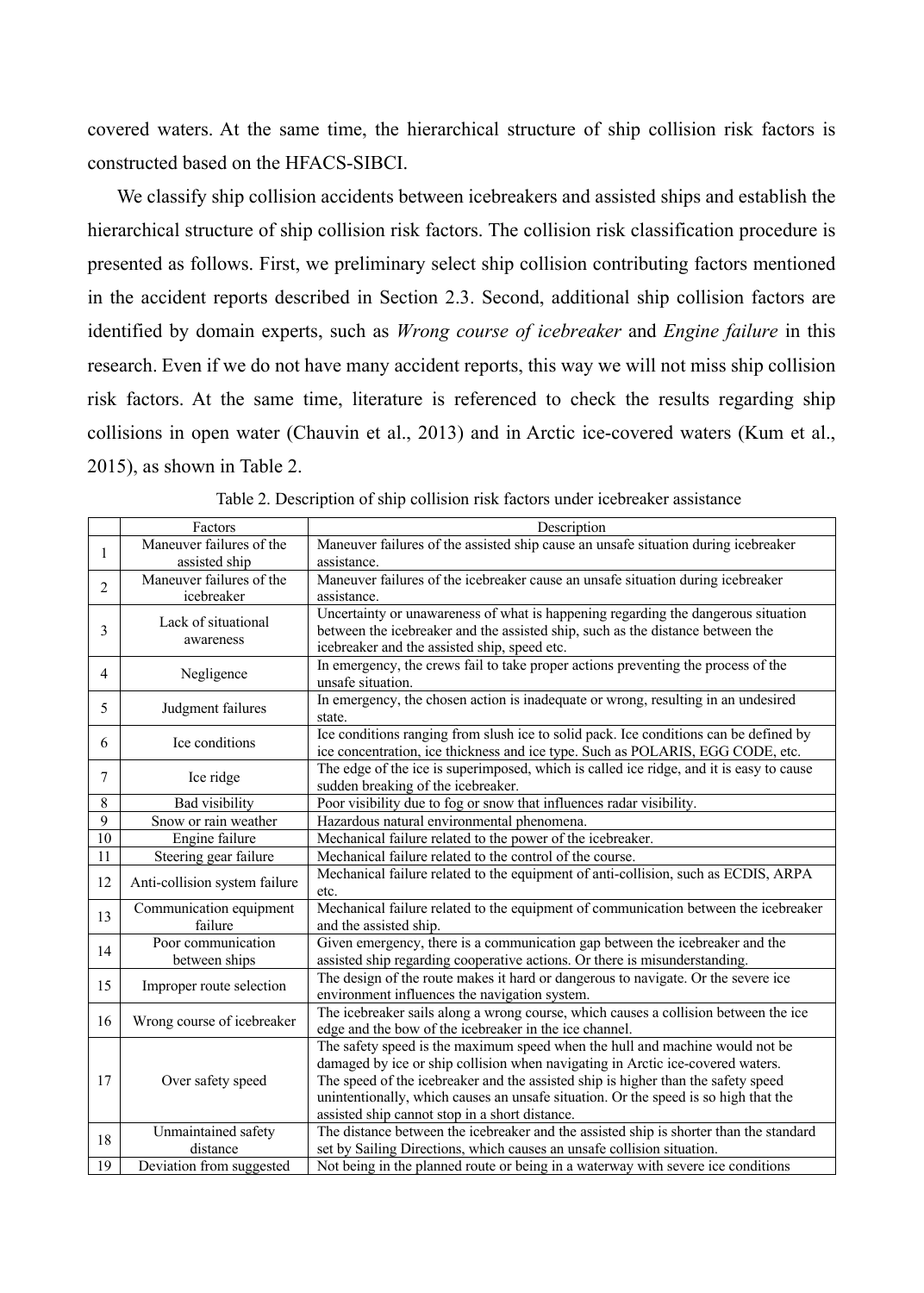|    | route                          | causes an unsafe situation.                                                                                                                                              |
|----|--------------------------------|--------------------------------------------------------------------------------------------------------------------------------------------------------------------------|
| 20 | Lack of emergency<br>operation | Lack of emergency training involving both icebreaker and assisted ship.                                                                                                  |
| 21 | Lack of icebreaking ability    | The icebreaker class is lower than one required by the current ice environment. In<br>particular, the ship's hull is not strong enough. It also is a relative parameter. |
| 22 | Lack of engine power           | The icebreaker lacks the power to move forward, which causes a sudden break related<br>to the current ice environment. It is also a relative parameter.                  |
| 23 | Anti-collision rule gap        | Given emergency, there is no unified ship collision avoidance rule during icebreaker<br>assistance, which results in an unsafe collision situation.                      |

The results on ship collision factors are classified by four experts who have experience to carry out assistance operations in ice-covered waters, according to the five collision risk levels, namely, *unsafe acts, preconditions for unsafe acts, unsafe supervision, organizational factors and external factors*. If more than three classification results of the four experts are consistent, they are adopted. Otherwise, we adopt the classification results of the expert who is always consistent with other experts' results. The format of the questionnaire provided to identify and classify the ship collision risk factors shown in Appendix B. The four experts are described as follows.

 $\bullet$  One captain: the captain of a research ship with more than fifteen years' navigation experience in ice-covered waters, including the experience of carrying out icebreaker assistance operations.

• One professor: a professor engaged in navigation safety in Arctic ice-covered waters for more than twenty years, conducting research on communication equipment for navigation in polar conditions.

l Two pilots: each of them with more than five years of experience in icebreaker assistance operations in Bohai Bay of China during wintertime.

When the ship collision factors are classified, the hierarchical structure model of ship collision risk factors is established based on the HFACS framework, as shown in Figure 6.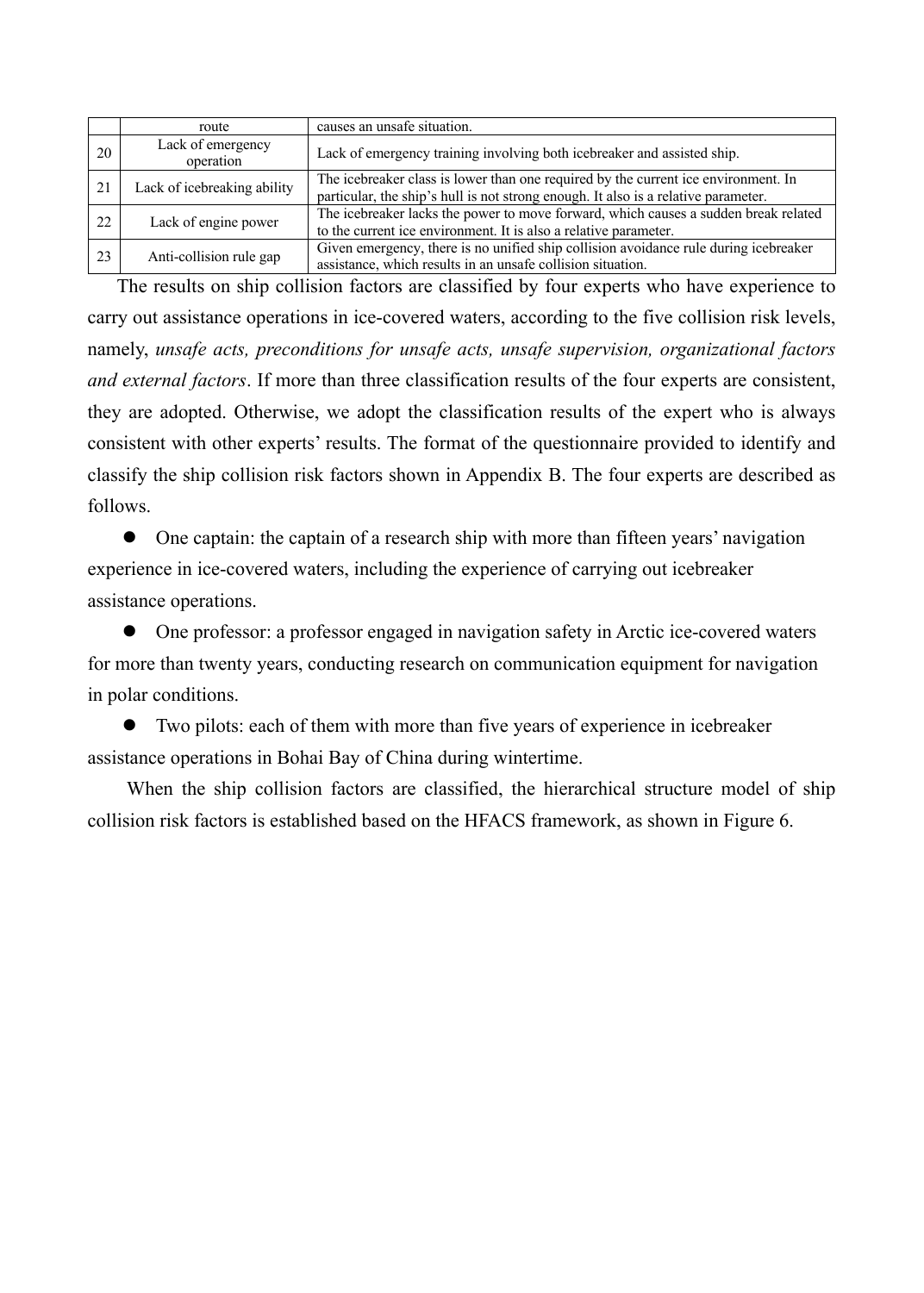

Figure 6. Hierarchical structure of ship collision risk factors

#### **3.1.3 Statistical analysis**

Each ship collision accident is caused by many factors, where main contributing factors are different for different accidents. The proposed statistical analysis procedure can be divided into two steps: (i) the contributing collision factors are selected one by one in the 17 accidents, and (ii) hazard situations caused by the contributing collision factors are defined and analyzed, where this step similar to Cause-Consequence Analysis (Chen et al., 2013). At the same time, the consequences, such as hazard situations, caused by the contributing collision factors are elaborated and defined. For example, on 20th of January 2011 at 0057 LT, a ship collision happened between an icebreaker and an assisted ship during an icebreaker assistance operation at 65º05.1'5N, 026º41.0'1E. The icebreaker was damaged to the rubber fender of the towing notch. The escorted ship got a 1.5 m hole in the port bow, and was also damaged to the plating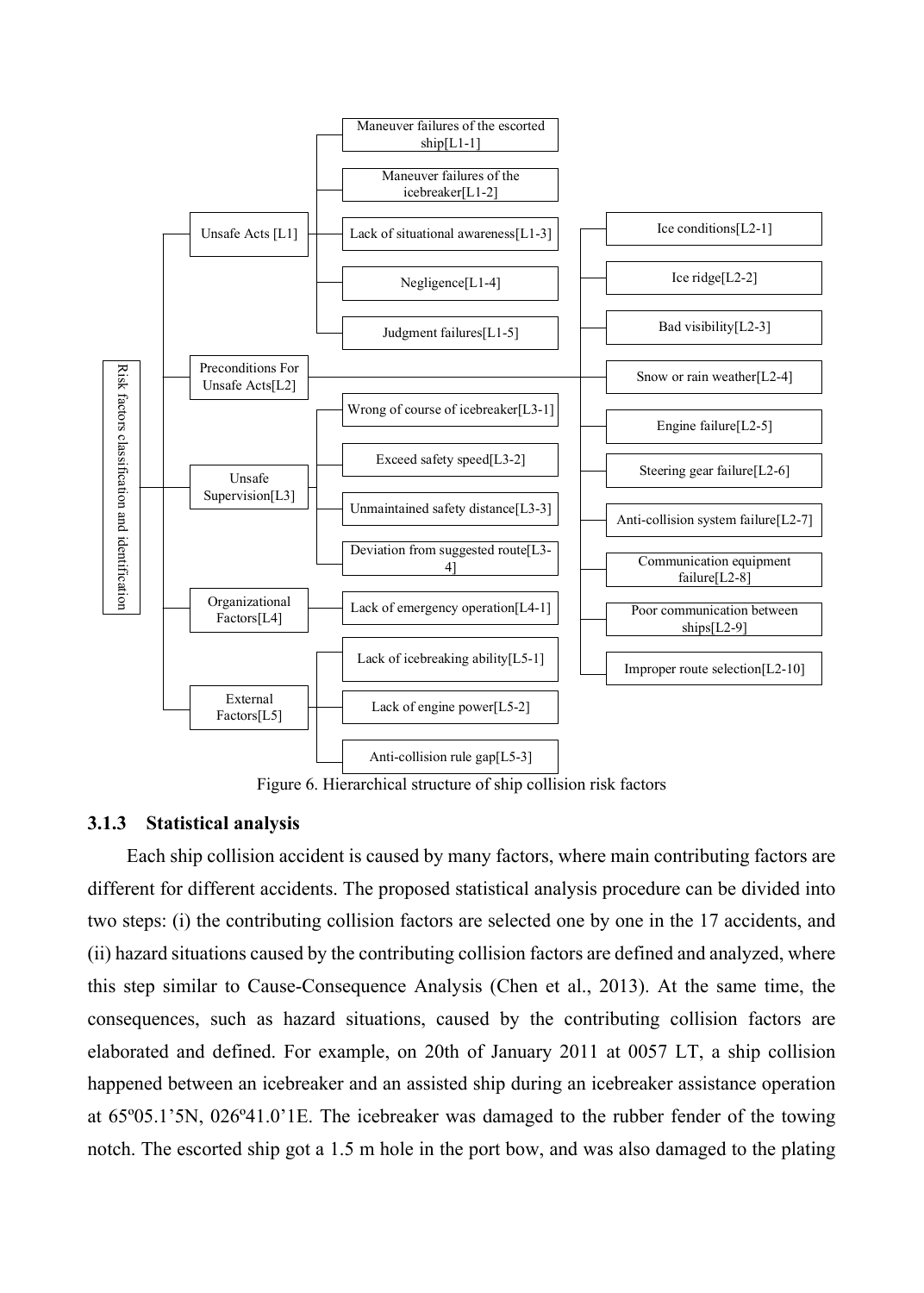and frames in ice-covered waters. This ship collision accident is analyzed based on the HFACS-SIBCI model according to the two steps shown in Figure 7.



Figure 7. Statistical analysis with HFACS-SIBCI focus on the collision accident

According to the proposed procedure, the statistical analysis of the collision risk factors present in the 17 accidents is conducted according to the accident reports, as shown in Figure 8, and is presented in Appendix A in detail.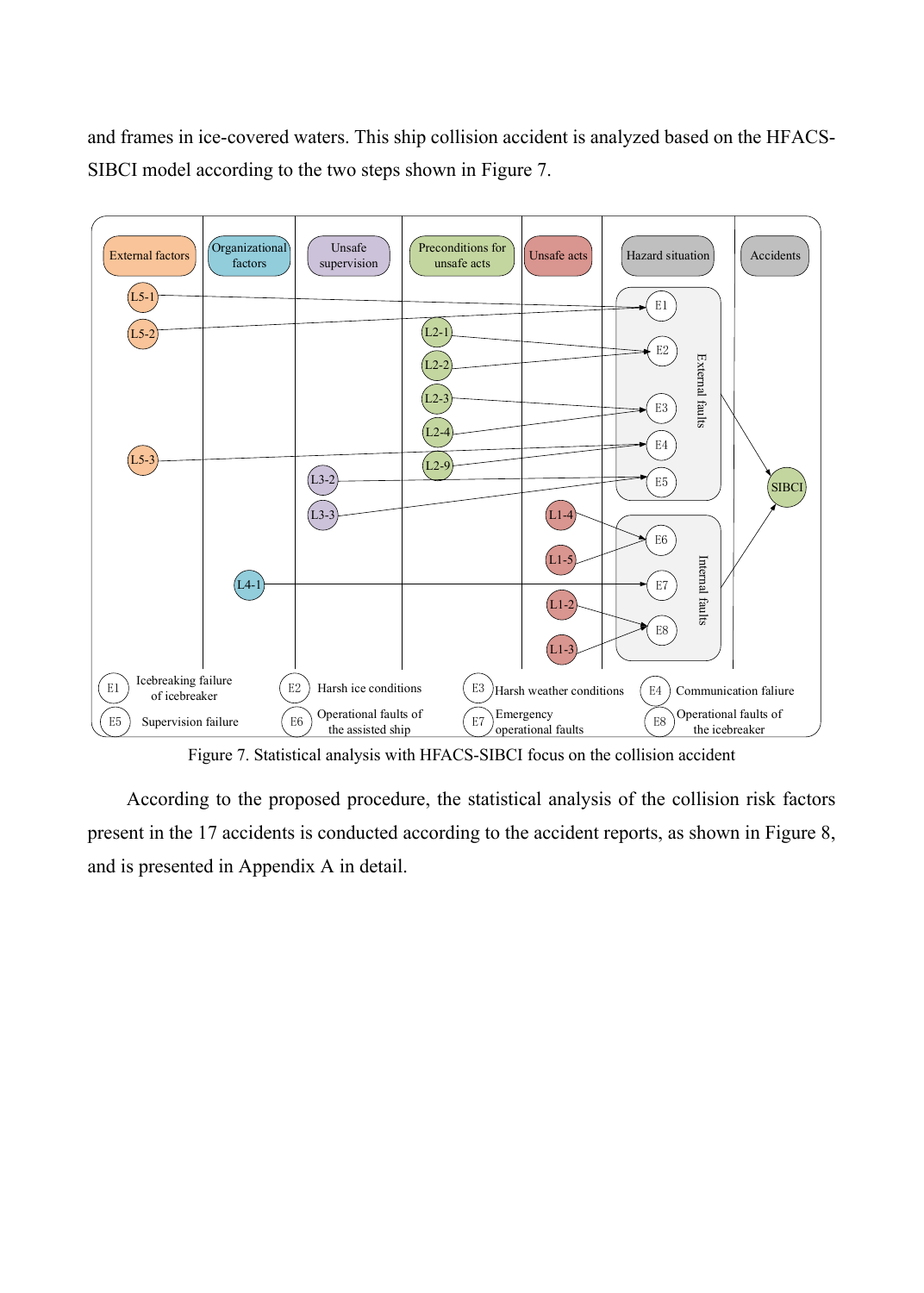

Figure 8. Frequency of collision risk factors under icebreaker assistance (Refer to Table 2 and Figure 6)

The statistics on the occurrence frequency of the corresponding accidents shows that *Preconditions for unsafe acts* and *unsafe acts* exert greater impact on ship collision accidents under icebreaker assistance, where the factor *ice ridge [L2-2]* is related to all 17 accidents. In addition, some collision risk factors are not mentioned in the 17 accident reports, such as *engine failure [L2-5], anti-collision system failure [L2-7] etc.*, but they are also main collision risk factors according to the experts and literature described in Section 3.1.2. So, the frequencies of collision factors are different. But they all can cause ship collision accidents. In brief, the classification and identification of the risk factors of collisions between icebreakers and assisted ships can be realized using the proposed model, which is a basis for the FT modeling of collision accidents.

# **3.2 Fault Tree modeling of collision accident under icebreaker assistance**

# **3.2.1 FT model**

In order to establish the FT model for ship collision analysis under icebreaker assistance, the proposed statistical analysis procedure is carried out to analyze all ship collision accident reports between icebreakers and assisted ships in ice-covered waters. There are many factors that can lead to collision accidents, such as icebreaker failure, harsh ice conditions and communication failures. Collision factors are connected by lower events, so the FT model is established until all branches are terminated with basic factors or intermediate events. Then, we analyze causes and consequences among the ship collision risk factors. At the same time, hazard situations and events are defined according to the statistical analysis using the HFACS-SIBCI,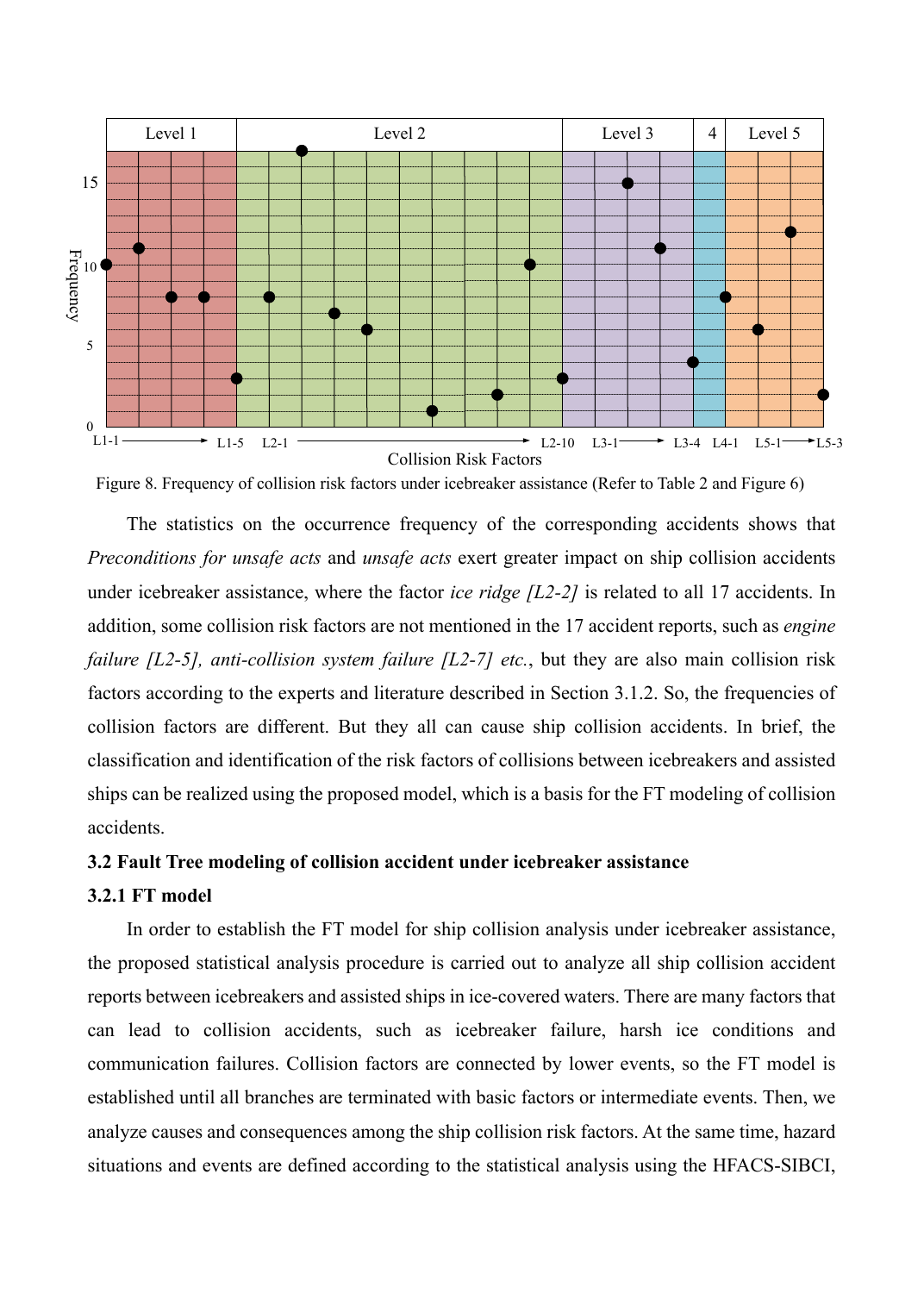as shown in Figure 7. Accordingly, the preliminary FT is established using the statistical analysis based on cause-consequence analysis of the 17 accident reports. In addition, experts' knowledge is utilized to improve the model by adding ship collision factors that are not mentioned in the accident reports. Finally, the FT modeling is established according to the hierarchical structure model and statistical analysis using the HFACS-SIBCI. The FT model is presented below.

The paper chooses "*Ship collision risk under icebreaker assistance*" as the top event. Then, ship collision risk analysis under icebreaker assistance from the point of view of external and internal failures is considered according to the icebreaker assistance operation mode that is suitable to the procedure of ship collision accidents, as shown in Figure 9.



Figure 9 Ship collision risk FT under icebreaker assistance

Due to the large size of the FT for ship collision risk analysis under icebreaker assistance, this paper introduces it from the following two aspects: "*External failure*" and "*Internal failure*".

l FT of "*External failure*" of icebreaker assistance operation

Icebreaker assistance is a complex navigation system involving the external environment, ships (the assisted ships and the icebreaker), crews and coordination. The paper analyzes "*External o*peration errors" and "Unsafe management" according the statistical analysis with HFACS-SIBCI described in Section 3.1.3, and then establishes the FT of external failure of icebreaker assistance operation as shown in Figure 10. Here, M5 is the failure of the icebreaker, M6 stands for harsh navigational conditions, M6 contains two aspects: harsh ice conditions and harsh weather conditions, M7 is communication failure, and M15 is supervision failure. In addition, collision factors are connected by lower events, where the relationships between the factors and events are shown in Figure 7 and Figure 8.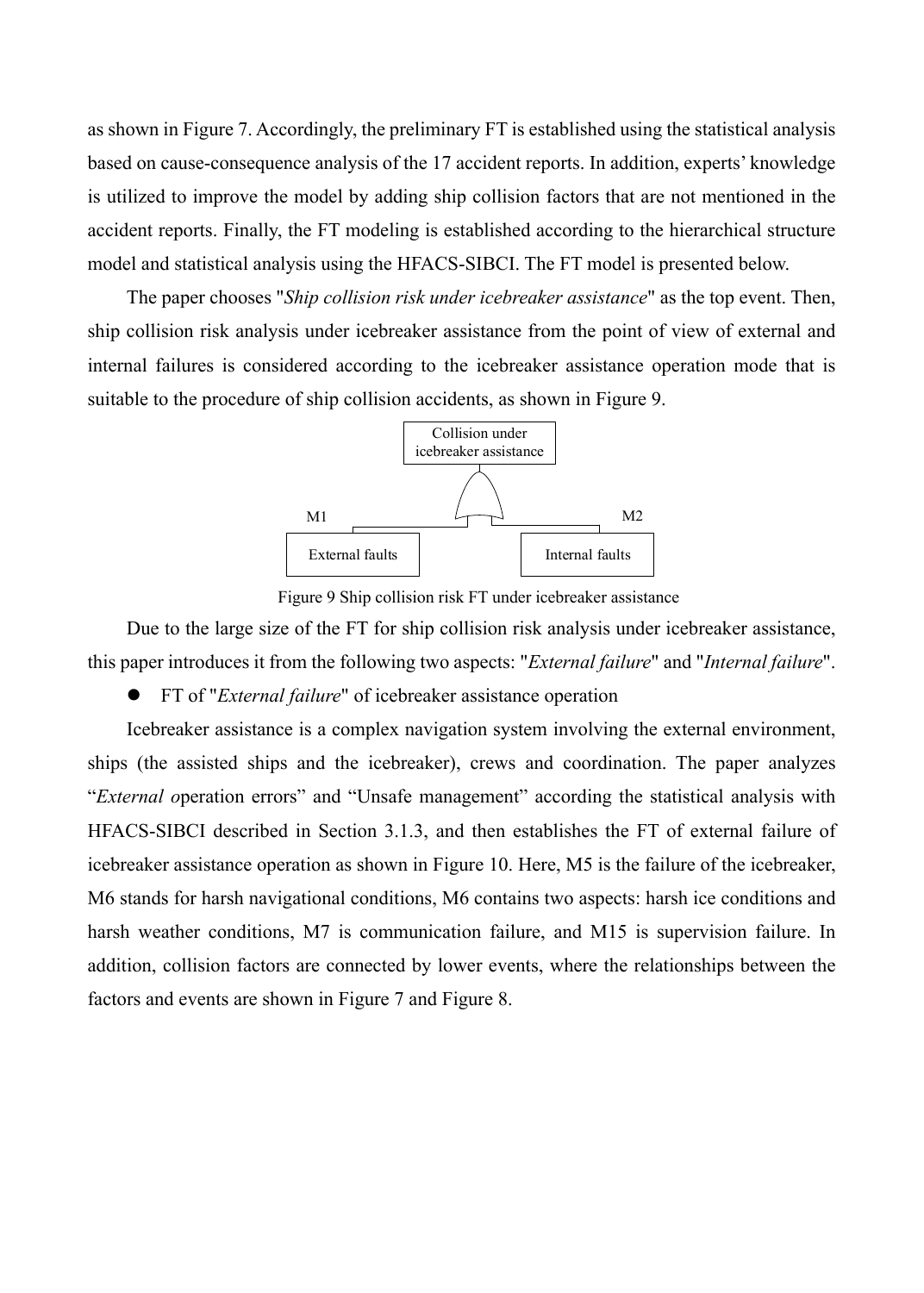

Figure 10. Accident tree of external failure of icebreaker assistance operation

l FT of "*Internal failure*" of icebreaker assistance operation

The specifics of icebreaker assistance imply its operation forms different from those of ships in open waters, where tacit cooperation between the icebreaker and the assisted ship is required. Failures not only test the skills of the crews, but also require high navigational performance of the ships under extreme conditions in ice-covered waters. At the same time, a detailed emergency operation plan needs to be developed.

In addition, icebreaker assistance involves many internal failures, so accidents are easily caused by human errors. Accordingly, the FT of internal failure of icebreaker assistance needs to be established based on "*Internal operational faults*" and "*Technical operational faults* " according the statistical analysis with HFACS-SIBCI described in Section 3.1.3, as shown in Figure 11. Here, M10 represents the operation faults of the assisted ship, M11 represents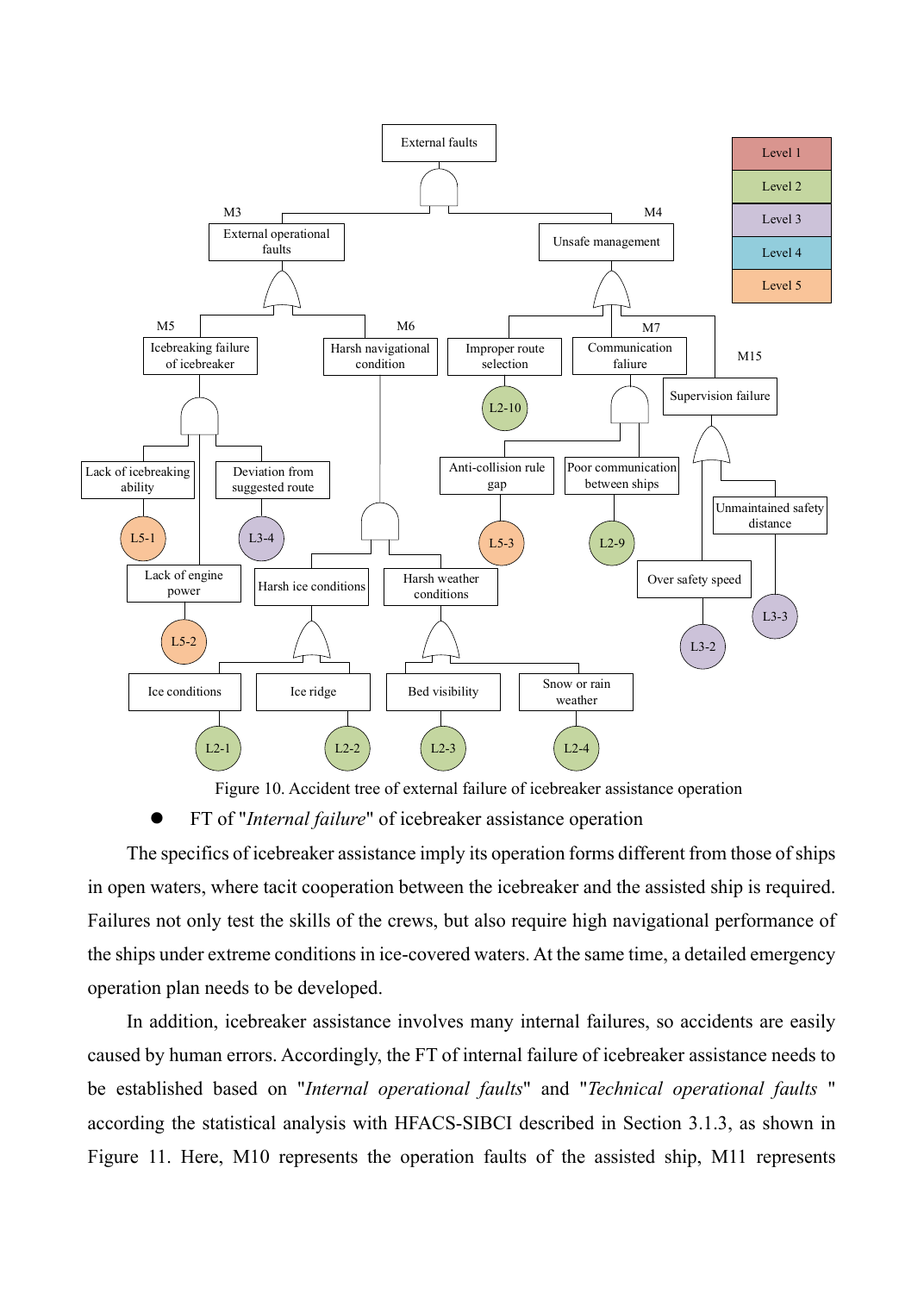emergency operation faults, and M12 stands for the operation faults of the icebreaker. The relationships among the factors and events are also shown in Figure 7 and Figure 8.



Figure 11. FT of internal failure of icebreaker assistance

#### **3.2.2 Collision risk qualitative analysis**

Based on the FT model for ship collision risks under icebreaker assistance, the qualitative analysis of ship collision risk is carried out according to the theory of the qualitative analysis of the FT described in Section 2.2. First, the minimum cut sets of the FT are determined. Then, the structural importance degree coefficients based on the minimum cut sets are calculated and sorted according to their sizes. Further, the corresponding RCOs are proposed to prevent accident occurrence.

(1) The minimum cut sets of the proposed FT model

The cut set in a fault tree is a set of basic events whose (simultaneous) occurrence ensures that the TOP event occurs, and the minimum cut set denotes that a cut set is said to be minimal if the set cannot be reduced without losing its status as a cut set. According to logical relationships among the various factors of the FT for ship collision under icebreaker assistance, the minimum cut sets are obtained using the Boolean algebra method (Gupta et al., 1983) and is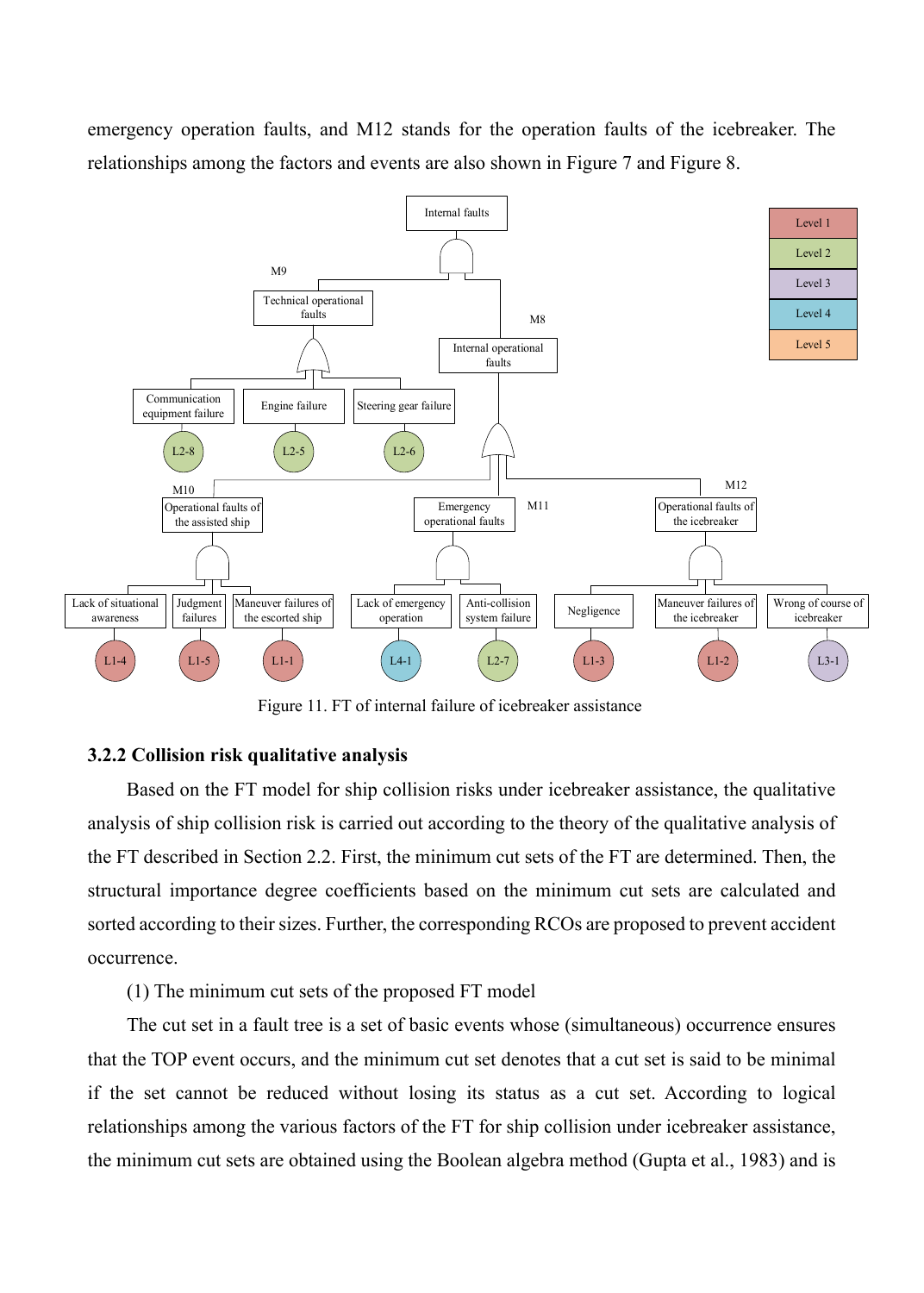carried out by software named *Easy Draw (V2.19) (Easy Draw, 2013)*. The results containing 29 minimum cut sets are shown in Appendix C.

The minimum cut sets are obtained based on the dual law of Boolean algebra, which is a reflection of the system safety of the icebreaker assistance operation. When there is no collision risk factor in a minimum cut set, the collision accident does not occur as the top event. Therefore, by obtaining the minimum cut sets, we can know which basic events need RCOs to avoid collision accidents and the number of programs to prevent accidents.

(2) The structural importance degree coefficient of risk factors

The assumption is presented in Section 3.2.1, which makes the probabilities of ship collision risk factors equal. Structural importance degree denotes the importance of each basic event from the structure of fault tree. The structural importance degree of the influence of each collision risk factor on ship collision accidents is analyzed, and they are sorted as shown below. The results are also calculated using Easy Draw. The structural importance degrees of risk factors are shown in Table 3.

| Risk factors                                                                 | Structural importance degree<br>coefficient |
|------------------------------------------------------------------------------|---------------------------------------------|
| I[[L2-1]]; I[[L2-2]]; I[[L2-3]]; I[[L2-4]]                                   | 0.86                                        |
| $I[[L3-2]]$ ; $I[[L3-3]]$ ; $I[[L2-10]]$                                     | 0.72                                        |
| $I[[L2-7]]$ ; $I[[L4-1]]$                                                    | 0.57                                        |
| $I[[L5-3]]$ ; $I[[L2-9]]$                                                    | 0.45                                        |
| $I[[L2-5]]$ ; $I[[L2-8]]$ ; $I[[L2-6]]$                                      | 0.42                                        |
| $I[[L5-1]]; I[[L5-2]]; I[[L3-4]]$                                            | 0.37                                        |
| $I[[L1-4]]$ ; $I[[L1-2]]$ ; $I[[L3-1]]$ ;<br>I[[L1-3]]; I[[L1-5]]; I[[L1-1]] | 0.33                                        |

Table 3 Structural importance degrees of risk factors

Based on the HFACS-SIBCI model and the proposed FT model, "*Preconditions for unsafe acts*" and "*Unsafe supervision*" have larger structural importance degrees than others, according to Table 2. The results indicate that they have the greatest impact on icebreaker collision accidents. At the same time, the structural importance degrees of *"External factors", "Organizational factors"* and *"Unsafe acts"* are decreasing, which indicates their decreasing effects on icebreaker collision accidents. The results indicate that the environmental factors, such as *Ice conditions [L2-1], Ice ridge [L2-2], Bad visibility [L2-3], Snow or rain weather [L2-4]*, contribute to ship collisions under icebreaker assistance with the structural importance degree coefficient of 0.86, and are followed by *Over safety speed [L3-2], Unmaintained safety distance [L3-3], Improper route selection [L2-10]* with the structural importance degree coefficient of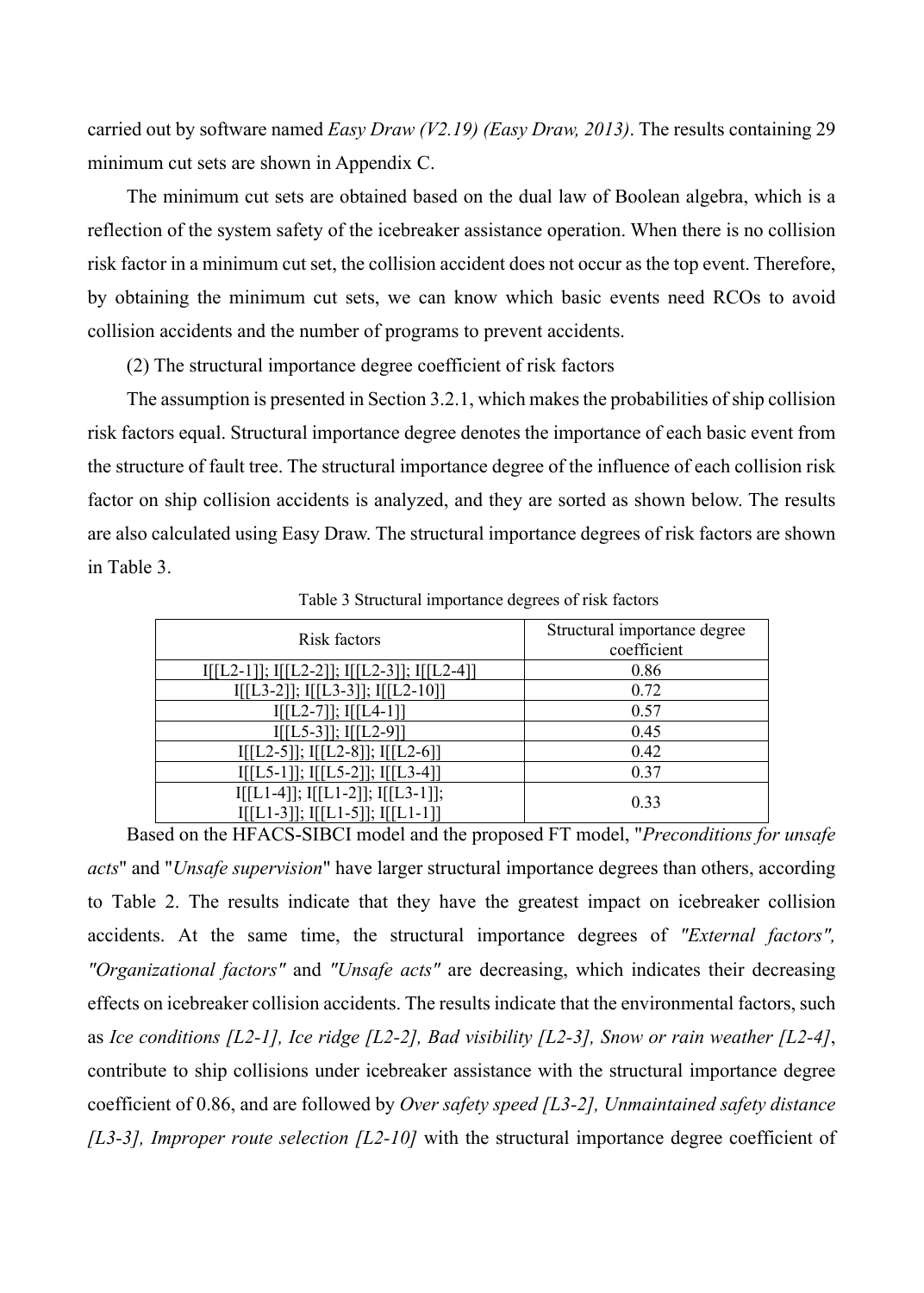0.72, and then by *Anti-collision system failure [L2-7]* and *Lack of emergency operations [L4-1]* with the structural importance degree coefficient of 0.57. The structural importance degree coefficients of the above collision risk factors are above 0.5, which indicates that these collision factors have great impact on safe navigation under icebreaker assistance. The structural importance degree coefficients of the other factors are below 0.5, which indicates that these collision factors have lower impact on safe navigation under icebreaker assistance, but they also contribute to ship collisions under icebreaker assistance.

#### (3) Results verification and RCOs

The analysis of ship collision risk factors under icebreaker assistance is carried out using the HFACS-SIBCI and FTA based on accident reports. The HFACS-SIBCI model for collision accidents between ships and icebreakers is developed for the identification and classification of ship collision risk factors. Then, the FT of ship collision accidents is established according to the statistical analysis of collision risk factors. At the same time, the ship collision risk factors are qualitatively analyzed using the structural importance degree coefficients and the minimum cut sets. Finally, the structural importance degree coefficients of collision risk factors and the statistics of ship collision risk factors under icebreaker assistance mentioned in the accident report are compared, as shown in Figure 7 and Table 3, which indicates that the structural importance degree coefficients are much related to the statistical frequencies of ship collision risk factors. As can be seen from Figure 7, factors, such as *Ice conditions [L2-1], Ice ridge [L2- 2], Bad visibility [L2-3], Snow or rain weather [L2-4], Over safety speed [L3-2], Unmaintained safety distance [L3-3]* and *Improper route selection [L2-10]*, have greater impact on safety navigation during icebreaker assistance, which is in good agreement with the result of the qualitative analysis using the FTA. Accordingly, the RCOs are proposed based on the structural importance degree coefficients and the minimum cut sets to provide a theoretical basis for the formulation of risk control strategies. For example, in the first minimum cut set {[L2-9], [L3-4], [L5-1], [L5-2], [L5-3]}, if the icebreaking ability and engine power are very strong, then, as long as the RCOs are adopted to ensure that the icebreaker does not deviate from the suggested route, and there issmooth communication between the ships, a ship collision accident can be effectively avoided. The RCOs are recommended to decrease ship collision risks under Arctic icebreaker assistance.

l Focus on the *preconditions for unsafe acts*. Arctic adverse navigational environment should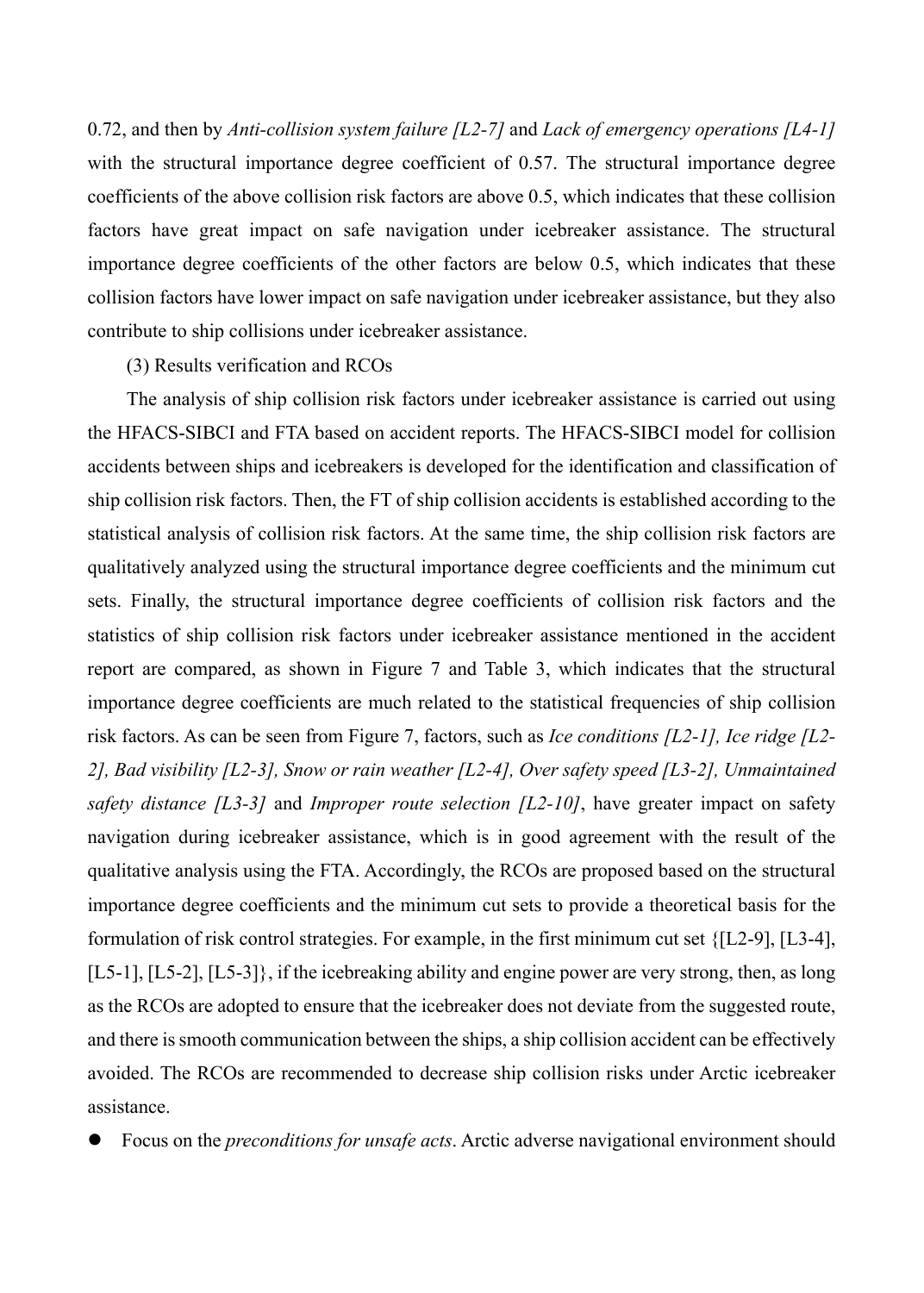be avoided, especially areas with severe ice conditions and ice ridges. Constant vigilance is necessary in ice-covered waters due to possible bad visibility during rain, snow, fog etc. The ship crews and the staff of the icebreaker company should keep track of weather forecasts and adverse weather warnings issued by competent authorities to prepare in advance. Another option to avoid adverse navigational environments is to implement routing optimization support tools (Kotovirta et al., 2009; Guinness et al., 2014).

- l Focus on the *external factors* and *unsafe supervision*. Ship navigation standards and rules for Arctic ice-covered waters should be abided strictly in order to enhance ship operating proficiency under icebreaker assistance. Moreover, a lookout system should be implemented rigidly, so that the ship can maintain a safety speed of navigation and a safety distance to avoid effectively a collision. The ship officers should observe the navigation speed of the ship and the distance between the two ships in real time by means of radar, GPS and other equipment.
- l Focus on *unsafe acts* and *organizational factors*. The icebreaker and the assisted ship should be maintained regularly, focusing on the major safety equipment of the ships. Furthermore, communications and maintenance of the icebreaker and the assisted ship must be enhanced. Once abnormality is found, immediate rectification should be implemented. At the same time, communication equipment should be used correctly in line with the provisions, and equipment should not be idle in a case of need. In addition, effective emergency operations should be developed to reduce collision risks or damages caused by a collision.

According to the Polar Code recommendations and requirements, some general RCOs are given. However, the RCOs proposed in this paper are with more focus on escort operations under icebreaker assistance in ice-covered waters, which can complement the Polar Code for preventing collision accidents.

# **4. Discussions**

In the paper, the HFACS-SIBCI model is established, and the contributing factors of collision accidents are identified and classified. Then, the hierarchical structure model of the ship collision risk factors is presented according to the results of the classification. At the same time, statistical analysis is carried out, which is a basis for the FT modeling using experts' judgment. In addition, the qualitative analysis of ship collision risks is carried out based on the proposed FT model shown in Section 3.2.2, the minimum cut sets of the FT are determined, and the structural importance degree coefficients are calculated based on the minimum cut sets. Finally,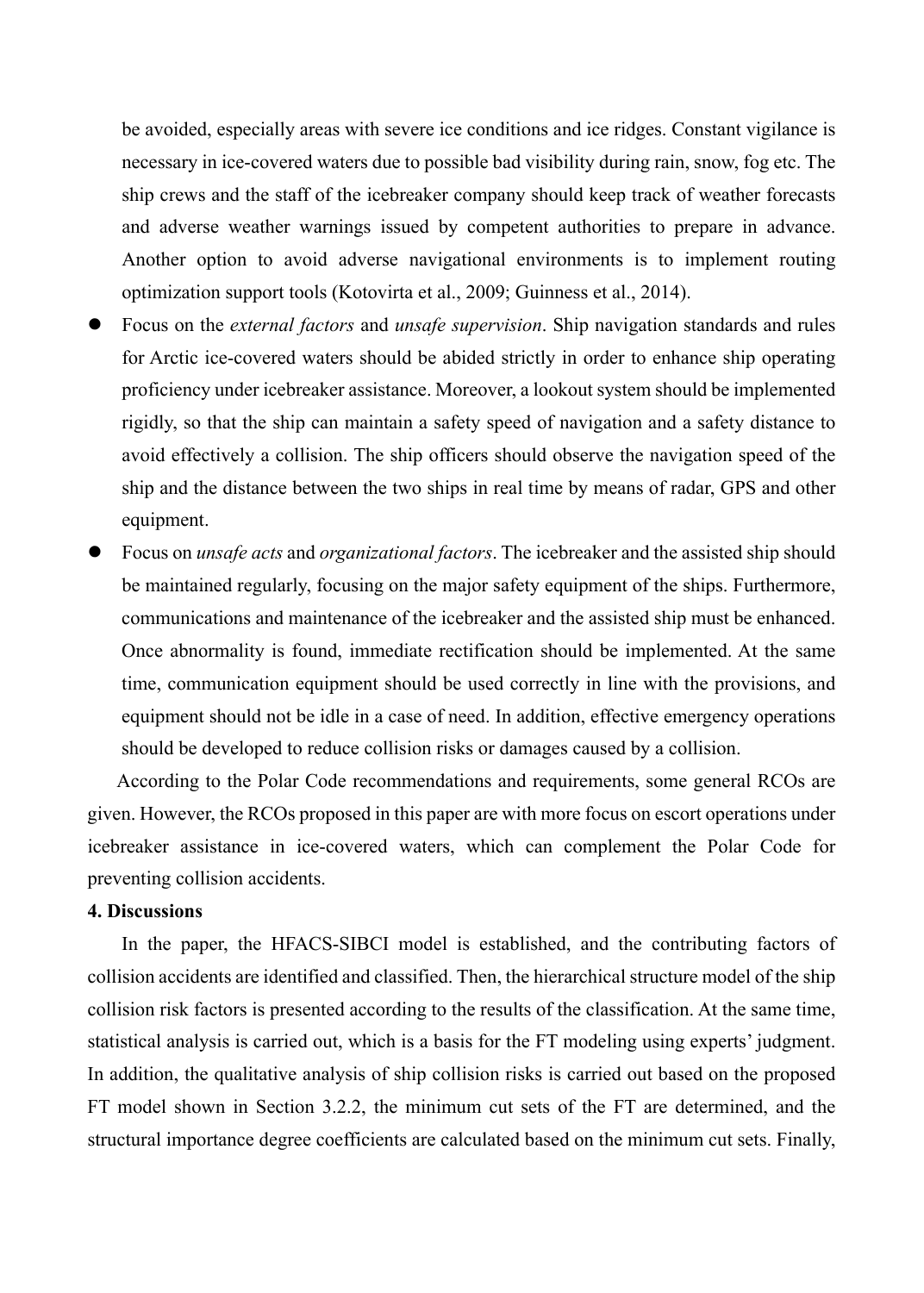the corresponding RCOs are proposed to prevent accident occurrence with the focus on the HFACS-SIBCI model. The results of the research indicate that the most frequent active failure mentioned in the accident reports is *"Preconditions for unsafe acts"*. *"Unsafe acts"* contribute second, followed by *"External factors"*, *"Unsafe supervision"* and *"Organizational factors"* (Figure 7). Regarding the fundamental risk factors based on the FT analysis, the minimum cut sets are listed in Appendix C and can be utilized to prevent ship collision accidents between icebreakers and assisted ships, and the structural importance degrees are calculated in Table 3, which represent the importance degrees of contributing to ship collision accidents. Specifically, the most important active failure in accidents is related to environmental factors, such as *Ice conditions [L2-1], Ice ridge [L2-2], Bad visibility [L2-3],* and *Snow or rain weather [L2-4]*. The second important active failure in accidents is related to supervision, such as *Over safety speed [L3-2], Unmaintained safety distance [L3-3], Improper route selection [L2-10]* etc. The RCOs are described in three aspects according to the results, which can provide theoretical guidance to lawmakers and shipping companies regarding the prevention of ship collision accidents between icebreakers and assisted ships in ice-covered waters.

The proposed approach or model is carried out using the accident reports and expert's knowledge, which are described in Section 2.3 and Section 3.1.2. The uncertainties on the conclusions will be taken in consider as follow. Inaccuracies in data, assumptions in model and modeling procedures are conditions or choices which may affect the conclusions. Various uncertainty assessment methods have been proposed (Goerlandt and Reniers 2016; Flage and Aven 2009). The simple approach suggested by Flage and Aven (2009) is applied in the research as follow.

The ship collision accident reports contain detailed information including the summary, general description of the assisted ship and icebreaker, external conditions, navigational environment and conclusion of the investigation and so on that occurred in the Baltic Sea, which can facilitate the collision risk factor identification. However, the ship collision accident reports were taken from three different accident investigation boards. Though the number of the ship collision reports is rather small, the qualitative risk identification carried in this research is further complemented with expert knowledge. The uncertainty assessment for ship collision risk factors analysis is shown in Table 4.

Table 4 The uncertainty assessment for ship collision risk factors analysis

| $. \nightharpoonup$<br>Mode<br>11 P | $ -$<br>----<br>l so<br>пc | ., |
|-------------------------------------|----------------------------|----|
|                                     |                            |    |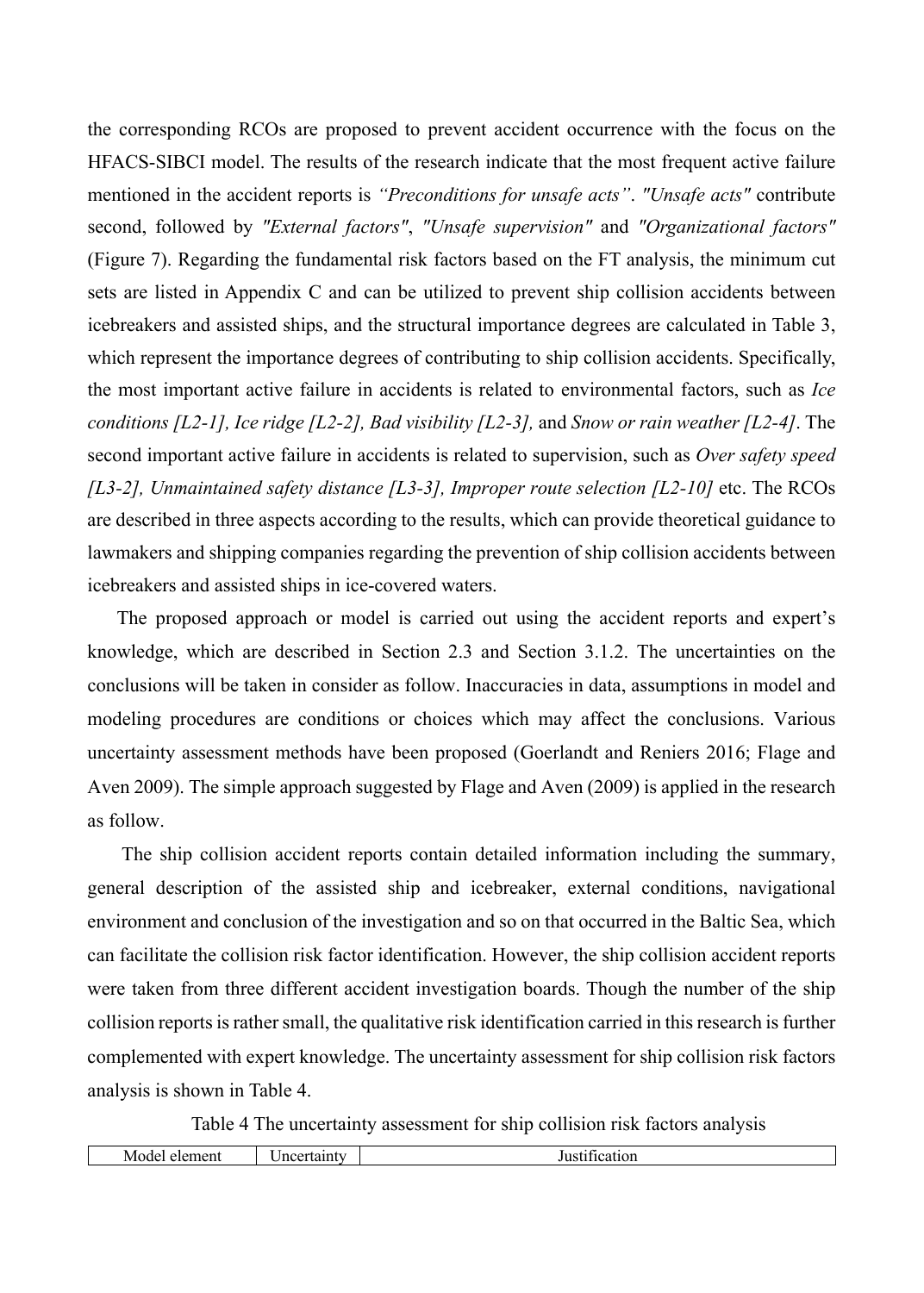| Accident reports | Medium | The ship collision accident reports are presented by accident<br>investigation board usually present valuable and detailed information<br>about accidents, which contain the summary, general description of the<br>assisted ship and icebreaker, external conditions, navigational<br>environment and conclusion of the investigation and so on. This allows<br>defining that the uncertainty assessment for accident reports can be<br>considered medium. |  |  |  |  |  |
|------------------|--------|-------------------------------------------------------------------------------------------------------------------------------------------------------------------------------------------------------------------------------------------------------------------------------------------------------------------------------------------------------------------------------------------------------------------------------------------------------------|--|--|--|--|--|
| Expert knowledge | Medium | The experts have experience to identify and classify the ship collision<br>risk factors under icebreaker assistance. The certainty of the expert's<br>knowledge is medium which will be described regarding the influence<br>of ship collision risk factors identification and classification on the<br>results.                                                                                                                                            |  |  |  |  |  |
| Assumptions      | Low    | Other factors outside the analysis framework, which could affects the<br>results, e.g. changes in propulsion system, in maneuverability in ice,<br>new navigation systems which may affect the soundness of the<br>analysis. So this allows defining that the uncertainty assessment for<br>accident reports can be considered low.                                                                                                                         |  |  |  |  |  |
| Models           | N/A    | No models are used.                                                                                                                                                                                                                                                                                                                                                                                                                                         |  |  |  |  |  |

In brief, this may question the reliability of the ship collision accident reports when used to determine ship collision risk factors in accident risk modeling. Besides, the research involves uncertainties. The research relies on accident reports formulated in a specific format, where a larger number of accident reports would reduce the uncertainty of the collision risk factors. We will improve the research in the terms of uncertainty analysis in the future. The proposed method of collision risk factors analysis has also some potential benefits to the analysis of collision risks between icebreakers and assisted ships in ice-covered waters.

# **5. Conclusions**

The paper provides comprehensive analysis of ship collision risk factors under icebreaker assistance using the HFACS-SIBCI model and the FTA based on accident reports. First, ship collision risk factors are identified and classified into five levels, including *"Preconditions for unsafe acts", "Unsafe supervision", "External factors", "Organizational factors" and "Unsafe acts"*, where the HFACS-SIBCI model-based hierarchical structure of ship collision risk factors is shown in Table 2 and Figure 6. Second, the FT of ship collisions under icebreaker assistance is constructed using the statistical analysis of the detailed records of the development process of 17 accidents. At the same time, the structural importance degrees of the risk factors are calculated, and the minimum cut sets are listed using the FT qualitative analysis method. Finally, through the qualitative analysis presented in Section 3.2.2, the RCOs are formulated according to the structural importance degree coefficients and the minimum cut sets of collision risk factors based on the HFACS-SIBCI model, which provides theoretical guidance for policy makers and shipping companies regarding the prevention and control of ship collisions under icebreaker assistance. Overall, notwithstanding the assumptions, the comparison of qualitative analysis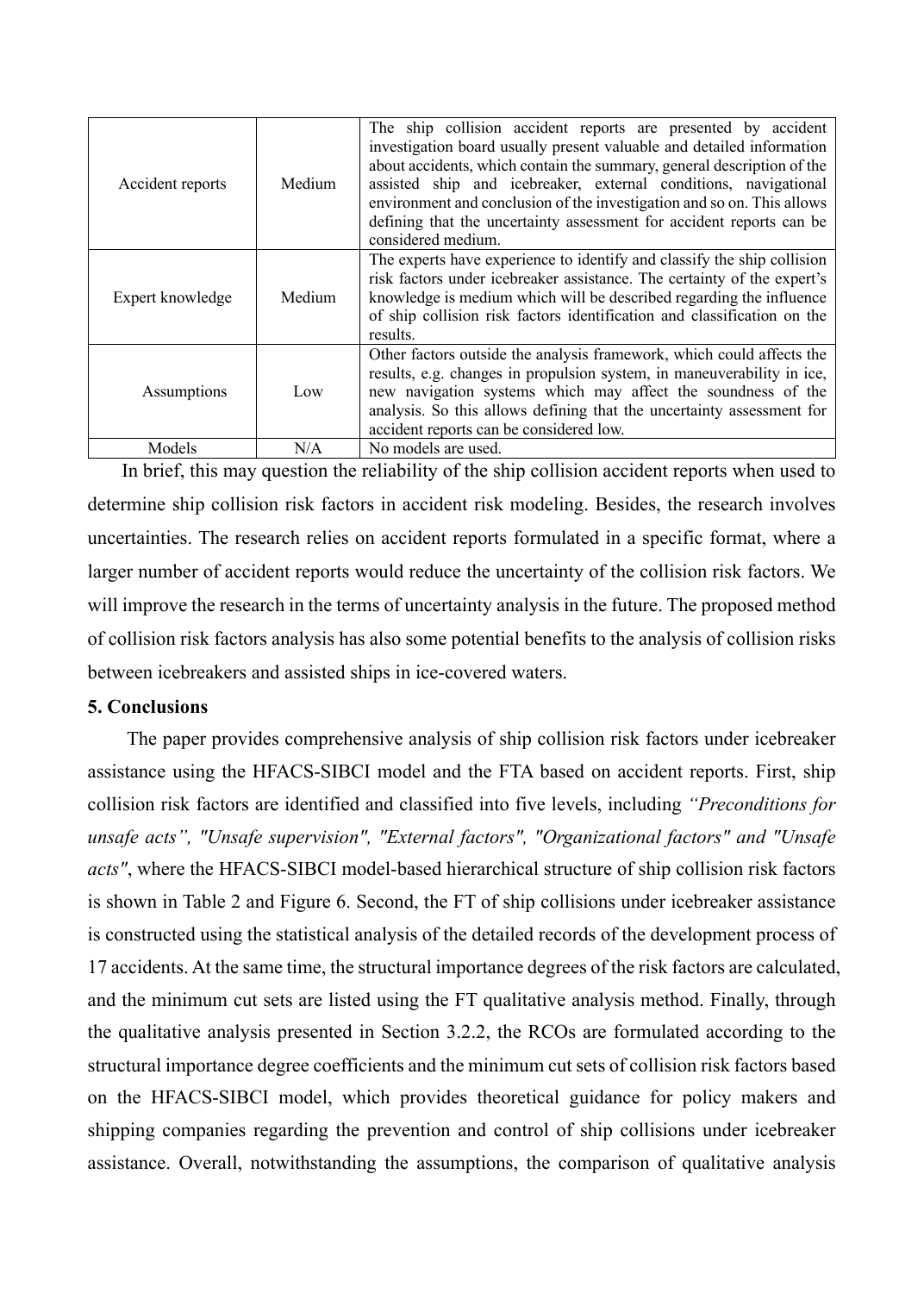results and historical accidents shows that the results obtained in this paper are in agreement with the actual situation, and can help to understand ship collision factors during icebreaker assistance. In addition, several advantages of the proposed method for ship collision risk factors analysis are elaborated with the focus on collision risk analysis under icebreaker assistance in ice-covered waters.

# **Acknowledgment**

The authors would like to thank the anonymous reviewers for their constructive suggestions which comprehensively improve the paper. This study was supported by the National Science Foundation of China (NSFC) under Grant No. 51579203 and 51711530033 and the Excellent Dissertation Cultivation Funds of Wuhan University of Technology under Grant No. 2016-YS-041. This work has also been supported by the H2020-MCSA-RISE project "RESET -Reliability and Safety Engineering and Technology for large maritime engineering systems" (No.730888). We thank Professor Jianhua Wu from Wuhan University of Technology, Captain Jianzhong Wang from Polar Research Institute of China and Pilot Hao Wang and Ye Tao from Pilot Station of Tianjin.

# **Appendix A**

| $\#$           | Icebreaker   | The assisted ship                  | Time                                  | Ice conditions              | Power of IB | Type of accident                    |
|----------------|--------------|------------------------------------|---------------------------------------|-----------------------------|-------------|-------------------------------------|
| 1              | <b>TOR</b>   | <b>VINGAVAG</b>                    | 3rd of April 1985<br>at 23:10 LT      | Severe Ice                  | 8.9MW       | Collision in ice-<br>covered waters |
| $\overline{c}$ | <b>NGORD</b> | <b>SVOLGA</b>                      | 13th of March<br>1998 at 13:40 LT.    | Mild Ice                    | 16240 KW    | Collision in ice-<br>covered waters |
| 3              | <b>YMER</b>  | <b>TEQUILA</b>                     | 22th of February<br>1985 at 04:05 LT. | Severe Ice                  | 16240KW     | Collision in ice-<br>covered waters |
| 4              | <b>YMER</b>  | <b>BREMON</b>                      | 24th of March<br>1994 at 18:10 LT     | Rough Ice                   | 16240 KW    | Collision in ice-<br>covered waters |
| 5              | <b>ALE</b>   | <b>SHOUTTLE</b><br><b>GOTEBORG</b> | 01th of March<br>1996 at 18:20 LT     | Normal Ice                  | 3540 KW     | Collision in ice-<br>covered waters |
| 6              | <b>ALE</b>   | <b>ASPEN</b>                       | 14th of February<br>2011 at 13:20 LT  | Normal Ice                  | 3540 KW     | Collision in ice-<br>covered waters |
| 7              | <b>ODEN</b>  | <b>GRACHTBORG</b>                  | 27th of January<br>1999 at 01:55 LT   | Rough Ice                   | 18250 KW    | Collision in ice-<br>covered waters |
| 8              |              | <b>BREMON</b>                      | 27th of February<br>1994 at 04:38 LT  | Normal Ice                  | 18250 KW    | Collision in ice-<br>covered waters |
| 9              | <b>ODEN</b>  | <b>ASSIEUROLINK</b>                | 11th of March<br>1994 at 19:45 LT     | Rough-Very<br>Rough Ice     | 18250 KW    | Collision in ice-<br>covered waters |
| 10             | <b>FREJ</b>  | <b>SUZAPOLYARNY</b>                | 1st of February<br>1987 at 06:10 LT   | Normal Ice                  | 16240 KW    | Collision in ice-<br>covered waters |
| 11             | <b>ATLE</b>  | <b>RISOLUTO</b>                    | 7th of March<br>1993 at 05:41 LT      | <b>Fast Pack Ice</b>        | 16240 KW    | Collision in ice-<br>covered waters |
| 12             | <b>ATLE</b>  | <b>VIOLA GORTHON</b>               | 10th of February<br>2003 at 12:25 LT  | Rough Refrozen<br>Drift Ice | 16240 KW    | Collision in ice-<br>covered waters |
| 13             |              | <b>ARCTIC</b>                      | 29th of March<br>1993 at 18:27 LT     | Flat Ice                    | 16240 KW    | Collision in ice-<br>covered waters |
| 14             |              | <b>HALLAREN</b>                    | 22th of March<br>2001 at 05:20 LT     | Normal Ice                  | 16240 KW    | Collision in ice-<br>covered waters |

 $\triangleright$  List of the accident analyzed: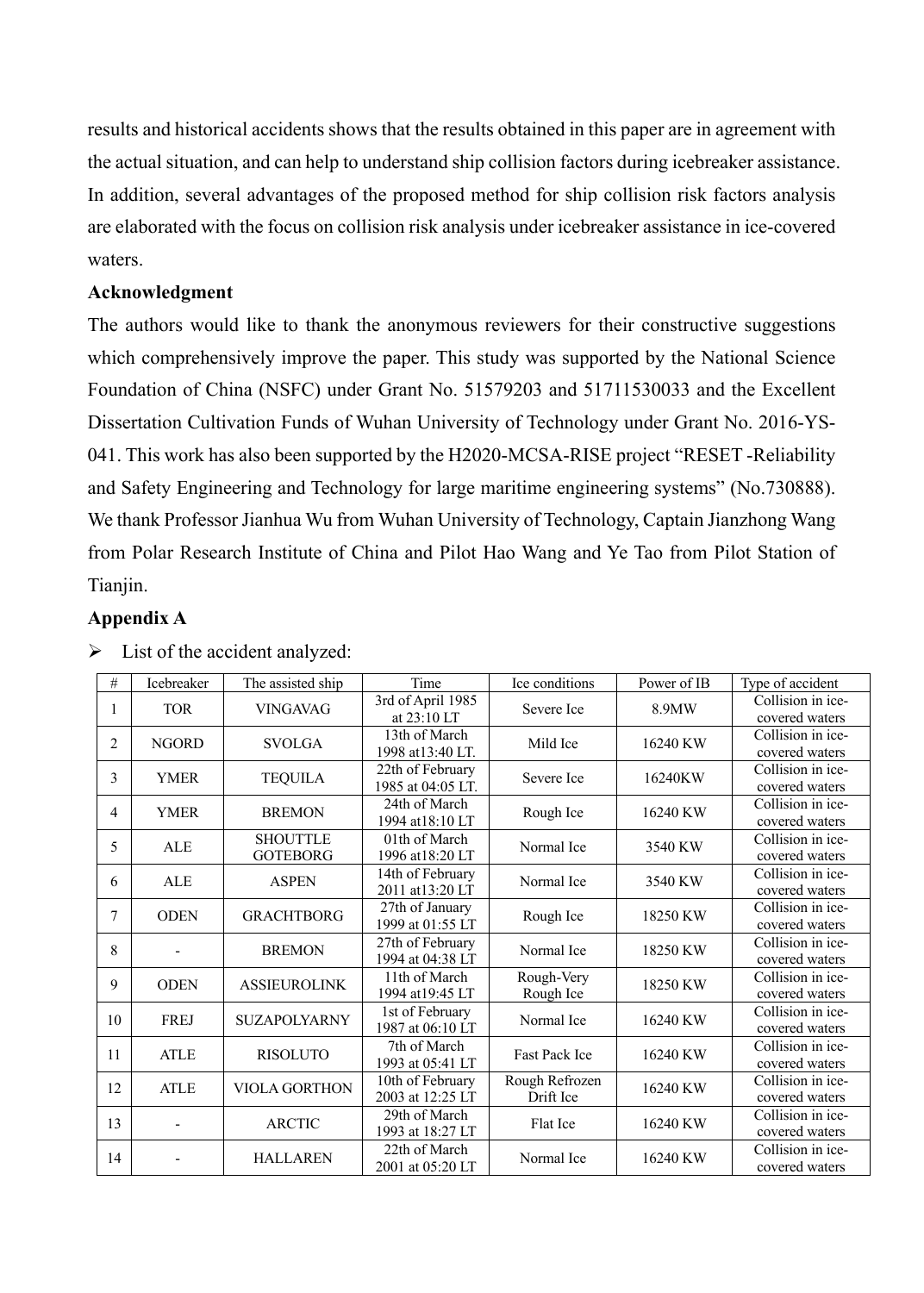| 15           | ATLE        | <b>SALSA</b>                    | 20th of January<br>2011 at 00:57 LT                           | Mild Ice | 16240 KW | Collision in ice-<br>covered waters |
|--------------|-------------|---------------------------------|---------------------------------------------------------------|----------|----------|-------------------------------------|
| 16           | <b>FREJ</b> | <b>NOREN</b>                    | 1st of April 2006<br>Rough-Very<br>Rough Ice<br>at $00:57$ LT |          | 16240 KW | Collision in ice-<br>covered waters |
| $\mathbf{7}$ | VAYGACH     | <b>NORDIC</b><br><b>BARENTS</b> | 15st of March<br>2017 at 16:11 LT                             | Mild Ice | 35.0MW   | Collision in ice-<br>covered waters |

 $\triangleright$  List of the frequency of contributing factors mentioned:

| #              | Maneuver failures<br>of the assisted ship | Maneuver failures<br>of the icebreaker | Lack of situational<br>awareness       | Negligence   | Judgment failures | Ice condition    | Ice ridge      | Bad visibility | Snow or rain<br>weather                                                          | Steering gear failure | Communication<br>equipment failure | Poor communication<br>between ships | Improper route<br>selection | Over safety speed | safety<br>Unnaintained<br>distance | Deviation from<br>suggested route | Lack of emergency<br>operation | Lack of icebreaking<br>ability | Lack of engine<br>power | Anti-collision rule<br>gap |
|----------------|-------------------------------------------|----------------------------------------|----------------------------------------|--------------|-------------------|------------------|----------------|----------------|----------------------------------------------------------------------------------|-----------------------|------------------------------------|-------------------------------------|-----------------------------|-------------------|------------------------------------|-----------------------------------|--------------------------------|--------------------------------|-------------------------|----------------------------|
|                | $1^*$                                     | $0^{\ast\ast}$                         |                                        | $\theta$     | $\theta$          | $\mathbf{0}$     |                | $\theta$       | 0                                                                                | $\mathbf{0}$          |                                    | 0                                   | $\theta$                    |                   |                                    |                                   | $\mathbf{0}$                   | $\mathbf{0}$                   |                         | $\mathbf{0}$               |
| $\overline{2}$ |                                           | 1                                      | $\boldsymbol{0}$                       | $\mathbf{1}$ | $\theta$          | $\boldsymbol{0}$ |                | $\theta$       | $\theta$                                                                         | $\boldsymbol{0}$      | $\theta$                           | 0                                   | $\boldsymbol{0}$            |                   | $\theta$                           | $\theta$                          | 1                              | $\theta$                       |                         | $\boldsymbol{0}$           |
| 3              |                                           | $\overline{0}$                         |                                        |              |                   | 1                |                | $\theta$       | $\theta$                                                                         | $\mathbf{0}$          | $\overline{0}$                     |                                     | $\mathbf{0}$                |                   |                                    | 0                                 | $\mathbf{0}$                   | $\mathbf{0}$                   |                         | $\mathbf{0}$               |
| 4              | $\theta$                                  | 1                                      |                                        |              | 0                 | $\overline{0}$   |                |                | 1                                                                                | $\mathbf{0}$          | $\theta$                           | $\theta$                            | $\theta$                    |                   | $\theta$                           |                                   | 1                              |                                | $\theta$                | 1                          |
| 5              |                                           |                                        | $\mathbf{0}$                           | $\theta$     |                   | $\mathbf{0}$     |                | $\theta$       | 0                                                                                | $\mathbf{0}$          | $\theta$                           |                                     | $\theta$                    |                   | $\theta$                           | $\theta$                          | $\theta$                       | $\theta$                       |                         | $\theta$                   |
| 6              |                                           | 1                                      |                                        | $\mathbf{0}$ | $\overline{0}$    | 1                | $\mathbf{1}$   |                |                                                                                  | $\mathbf{0}$          | $\overline{0}$                     |                                     | $\mathbf{0}$                | 1                 | 1                                  | $\boldsymbol{0}$                  | 1                              | 1                              |                         | $\mathbf{0}$               |
| $\mathcal{I}$  | $\theta$                                  | $\theta$                               | $\mathbf{0}$                           | $\mathbf{1}$ | $\theta$          | 1                |                |                | 1                                                                                | 1                     | $\overline{0}$                     | 0                                   | $\mathbf{0}$                |                   | $\mathbf{1}$                       | $\theta$                          | $\mathbf{0}$                   | 1                              | $\theta$                | $\mathbf{0}$               |
| 8              | $\theta$                                  |                                        |                                        | $\mathbf{0}$ | $\overline{0}$    | $\overline{0}$   |                | $\theta$       | $\theta$                                                                         | $\mathbf{0}$          | $\overline{0}$                     |                                     | $\mathbf{0}$                |                   |                                    | $\theta$                          | $\mathbf{0}$                   | $\mathbf{0}$                   |                         | $\mathbf{0}$               |
| 9              |                                           |                                        | $\mathbf{0}$                           |              | $\theta$          | 1                |                | $\theta$       | $\theta$                                                                         | $\mathbf{0}$          | $\theta$                           |                                     |                             |                   |                                    | $\theta$                          | 1                              |                                |                         | $\mathbf{0}$               |
| 10             |                                           | $\mathbf{0}$                           |                                        |              |                   | 1                |                | $\theta$       | 0                                                                                | $\mathbf{0}$          | $\overline{0}$                     |                                     | $\mathbf{0}$                |                   | $\theta$                           | 0                                 | $\mathbf{0}$                   | $\mathbf{0}$                   |                         | $\mathbf{0}$               |
| 11             |                                           | $\theta$                               | $\mathbf{0}$                           |              | 0                 | $\overline{0}$   |                |                | $\theta$                                                                         | $\mathbf{0}$          | $\mathbf{0}$                       | 0                                   |                             |                   | $\theta$                           | $\theta$                          | 1                              | $\theta$                       | 0                       | $\mathbf{0}$               |
| 12             | $\theta$                                  | 1                                      | $\mathbf{0}$                           | $\theta$     | $\theta$          | $\mathbf{1}$     |                | $\Omega$       | $\theta$                                                                         | $\mathbf{0}$          | $\theta$                           |                                     | $\theta$                    | $\overline{0}$    |                                    | $\theta$                          | 1                              | $\theta$                       | $\theta$                | $\mathbf{0}$               |
| 13             | $\theta$                                  | $\theta$                               | $\mathbf{0}$                           | $\theta$     | $\theta$          | $\theta$         |                |                | 1                                                                                | $\theta$              | $\theta$                           |                                     | $\theta$                    |                   |                                    | 0                                 | $\theta$                       | $\theta$                       |                         | $\theta$                   |
| 14             |                                           |                                        | $\mathbf{0}$                           |              | 0                 | $\overline{0}$   |                |                |                                                                                  | $\mathbf{0}$          | $\overline{0}$                     | 0                                   | $\mathbf{0}$                |                   |                                    |                                   | 1                              | $\mathbf{0}$                   | $\overline{0}$          | $\mathbf{0}$               |
| 15             | 1                                         |                                        |                                        | $\theta$     | $\theta$          | 1                |                |                | $\theta$                                                                         | $\mathbf{0}$          | $\theta$                           |                                     | $\theta$                    |                   |                                    | $\theta$                          | $\mathbf{0}$                   |                                |                         | $\mathbf{0}$               |
| 16             | $\theta$                                  | 1                                      |                                        | $\theta$     | 0                 | $\overline{0}$   |                | $\theta$       | $\theta$                                                                         | $\mathbf{0}$          |                                    | $\theta$                            |                             |                   |                                    | $\theta$                          | $\mathbf{0}$                   | 1                              |                         | $\mathbf{0}$               |
| 17             | $\theta$                                  |                                        | $\mathbf{0}$                           | $\theta$     | 0                 |                  |                | 0              |                                                                                  | $\mathbf{0}$          | $\overline{0}$                     |                                     | $\mathbf{0}$                | $\overline{0}$    | 0                                  |                                   |                                | $\overline{0}$                 |                         |                            |
| Total          | 10                                        | 11                                     | 8                                      | 8            | 3                 | 8                | $\overline{7}$ | 7              | 6                                                                                | $\mathbf{1}$          | $\overline{2}$                     | 10                                  | 3                           | 15                | 11                                 | 4                                 | 8                              | 6                              | 12                      | $\overline{c}$             |
| Note:*1        |                                           |                                        | denotes that the factors are mentioned |              |                   |                  | in             |                | the accident:<br>**0 denotes that the factors are not mentioned in the accident. |                       |                                    |                                     |                             |                   |                                    |                                   |                                |                                |                         |                            |

# **Appendix B**

 $\triangleright$  Format of the questionnaire provided to identify and classify the ship collision risk factors:

| ship collision risk factors            | Unsafe acts | Preconditions for<br>unsafe acts | Unsafe<br>supervision | Organizational<br>factors | External<br>factors |
|----------------------------------------|-------------|----------------------------------|-----------------------|---------------------------|---------------------|
| Maneuver failures of the assisted ship |             |                                  |                       |                           |                     |
| Maneuver failures of the icebreaker    |             |                                  |                       |                           |                     |
| .                                      | .           | .                                | .                     | .                         | .                   |
|                                        |             | What else do you think?          |                       |                           |                     |
| Engine failure                         |             |                                  |                       |                           |                     |
| .                                      | .           | .                                | .                     | .                         | .                   |

# **Appendix C**

 $\geq$  29 minimum cut sets are shown as follow:

Minimum cut sets of the FT for collision accidents under icebreaker assistance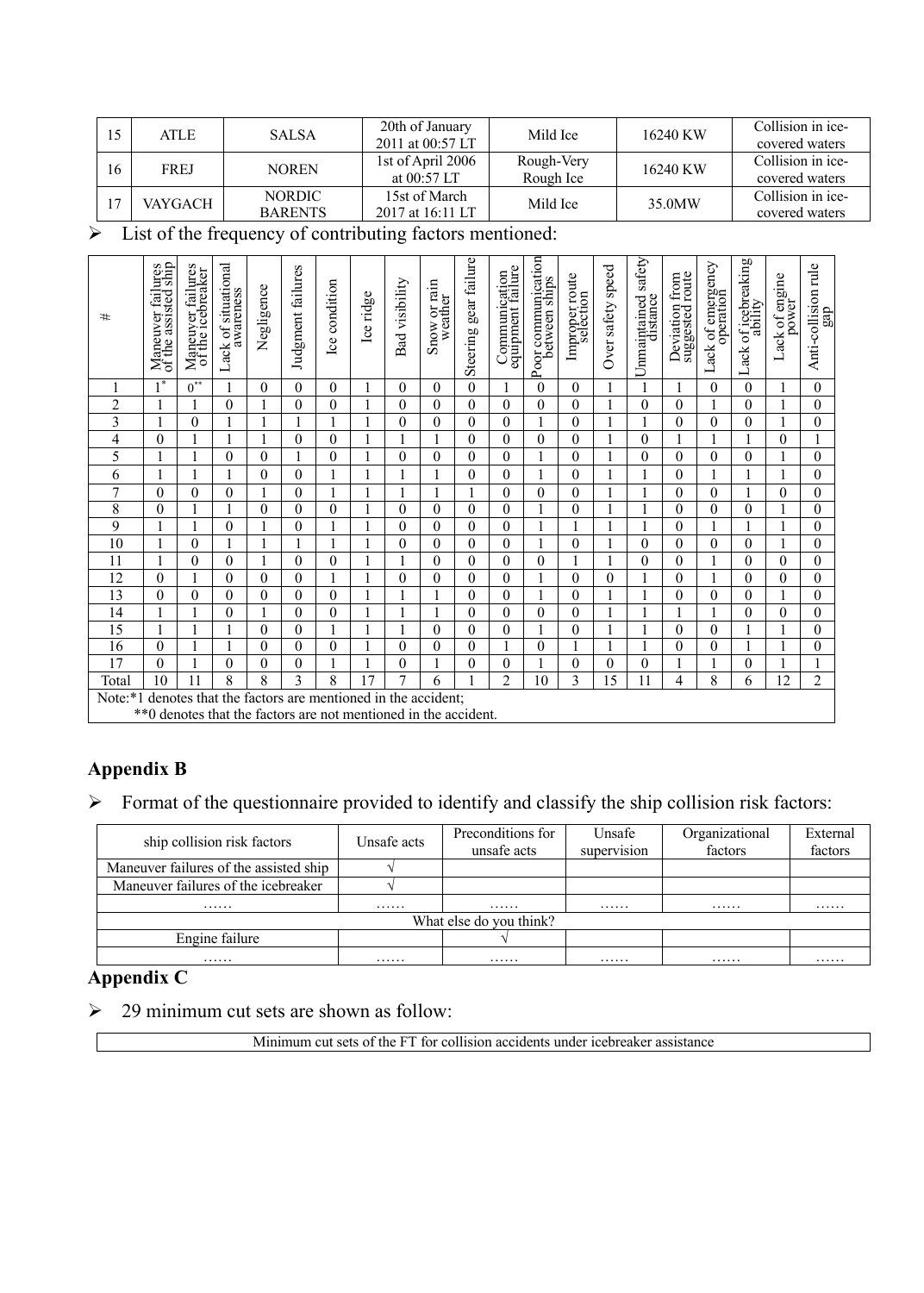${[L3-2],[L3-4],[L5-1],[L5-2]};$   ${[L1-1],[L1-3],[L1-5],[L2-8]};$   ${[L1-1],[L1-3],[L1-5],[L2-6]};$   ${[L2-5],[L2-7],[L4-1]};$ 2],[L1-4],[L2-5],[L3-1]};{[L2-7],[L2-8],[L4-1]};{[L1-2],[L1-4],[L2-8],[L3-1]};{[L2-6],[L2-7],[L4-1]};{[L1-2],[L1- 4],[L2-6],[L3-1]};{[L2-1],[L2-3],[L2-9],[L5-3]};{[L2-1],[L2-3],[L2-10]};{[L2-1],[L2-3],[L3-2]};{[L2-2],[L2-3],[L2- 9],[L5-3]};{[L2-2],[L2-3],[L2-10]};{[L2-2],[L2-3],[L3-2]};{[L2-1],[L2-4],[L2-9],[L5-3]};{[L2-1],[L2-4],[L2-10]};  ${[L2-1],[L2-4],[L3-2]};$   ${[L2-2],[L2-4],[L2-9],[L5-3]};$   ${[L2-2],[L2-4],[L2-10]};$   ${[L2-2],[L2-4],[L3-2]};$   ${[L3-3],[L3-2]};$ 4],[L5-1],[L5-2]};{[L2-1],[L2-3],[L3-3]};{[L2-2],[L2-3],[L3-3]};{[L2-1],[L2-4],[L3-3]};{[L2-2],[L2-4],[L3-3]}; {[L2- 9],[L3-4],[L5-1],[L5-2],[L5-3]};{[L1-1],[L1-3],[L1-5],[L2-5]};{[L3-4],[L5-1],[L5-2],[L2-10]};

Note: The cut set in a fault tree is a set of basic events whose (simultaneous) occurrence ensures that the TOP event occurs, and the minimum cut set denotes that a cut set is said to be minimal if the set cannot be reduced without losing its status as a cut set.

#### **REFERENCES**

- Afenyo, M., Khan, F., Veitch, B., and Yang, M. (2017). Arctic shipping accident scenario analysis using Bayesian Network approach. *Ocean Engineering*, 133, 224-230.
- Akhtar, M. J., & Utne, I. B. (2014). Human fatigue's effect on the risk of maritime groundings a bayesian network modeling approach. Safety Science, 62, 427-440.
- Baltic Organization. Baltic Sea Icebreaking Report 2007-2016. Retrieved from < http://baltice.org/ > on 09th October, 2017.
- Baysari, M. T., Mcintosh, A. S., & Wilson, J. R. (2008). Understanding the human factors contribution to railway accidents and incidents in australia. *Accident Analysis & Prevention*, 40(5), 1750.
- Bergström M., Erikstad S.O.. Ehlers S. (2015). Applying risk-based design to arctic ships. Proceedings of the International Conference on Offshore Mechanics and Arctic Engineering – OMAE, Vol. 8, code 116005.
- Beveridge L., Fournier M., Lasserre F., Huang L., Têtu P-L.(2016). Interest of Asian shipping companies in navigating the Arctic. Polar Science 10(3):404-414.
- Chauvin C, Lardjane S, Morel G.(2013). Human and organisational factors in maritime accidents: analysis of collisions at sea using the HFACS. Accid Anal Prev, 59(5):26-37.
- Chen, S. T., & Chou, Y. H. (2013). Examining Human Factors for marine casualties using HFACS -maritime accidents (HFACS-MA). International Conference on ITS Telecom*munications,* 391-396.
- Chen, S. T., Wall, A., Davies, P., Yang, Z., Wang, J., & Chou, Y. H. (2013). A human and organisational factors (hofs) analysis method for marine casualties using hfacs-maritime accidents (hfacs-ma). Safety Science,  $60(12)$ , 105-114.
- Easy Draw. Academic version [Computer Software]. Retrieved form < https://pan.baidu.com/s/1l6H0c?errno=0&errmsg=Auth%20Login%20Sucess&&bduss=&ssnerror=0 &traceid= >.
- Edwards, E., (1972). Man and machine: systems for safety. In: Proceedings of British Airline Pilots Association Technical Symposium. British Airline Pilots Association, London, UK, pp. 21–36.
- Ehlers S., Cheng F., Jordaan I., Kuehnlein W., Kujala P., Luo Y., Freeman R., Riska K., Sirkar J., Oh Y.-T., Terai K., Valkonen J. 2017. Towards mission-based structural design for arctic regions. Ship Technology Research 64(3):115-128.

Ergai, A., Cohen, T., Sharp, J., Wiegmann, D., Gramopadhye, A., & Shappell, S. (2016). Assessment of the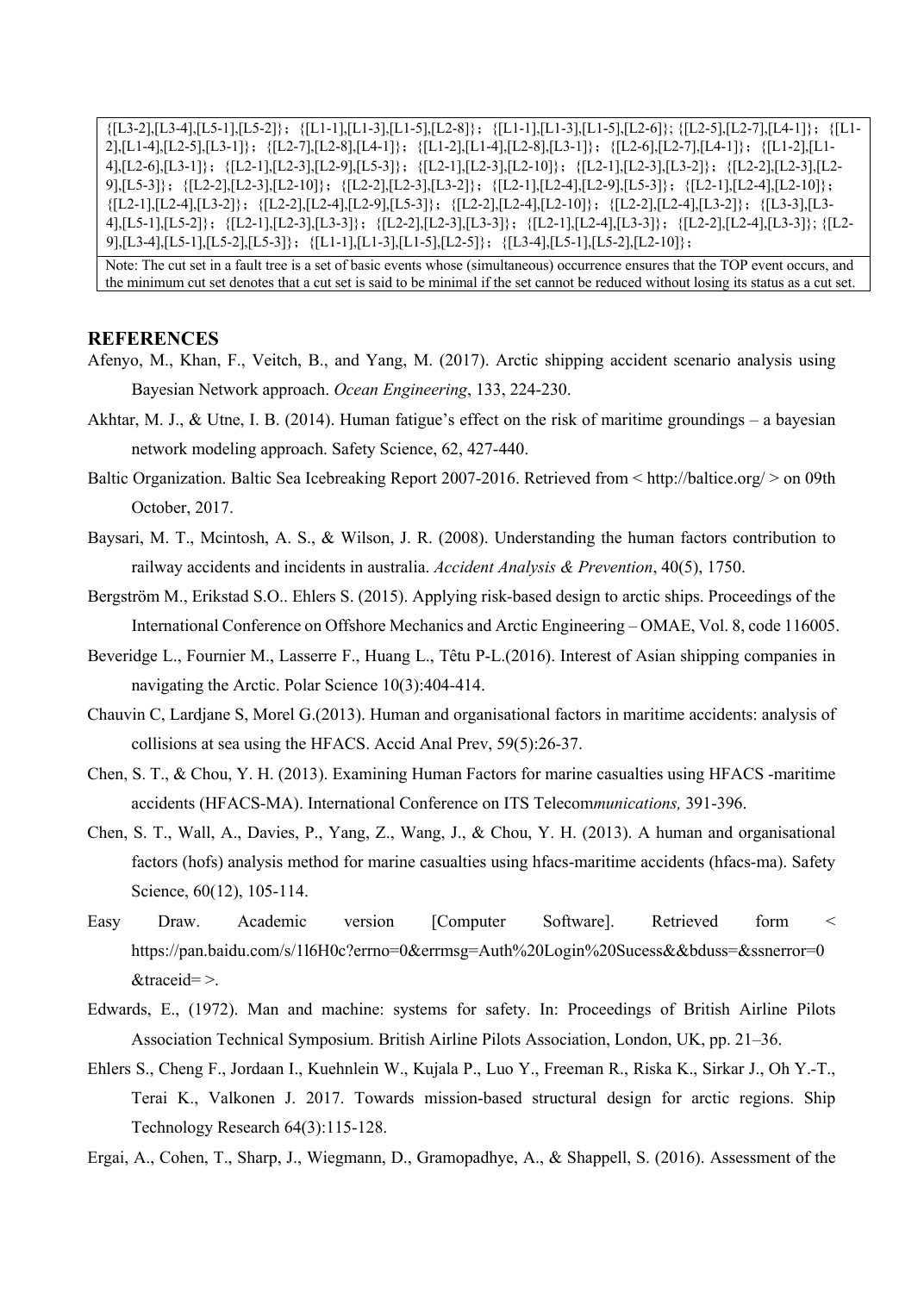human factors analysis and classification system (HFACS): intra-rater and inter-rater reliability. Safety Science, 82, 393-398.

- Flage, R., & Aven, T. (2008). Expressing and communicating uncertainty in relation to quantitative risk analysis. 2,132, 9-18.
- FleetMon. Retrieved from < https://www.fleetmon.com/> on 09th October, 2017.
- Franck, M., and Holm Roos, M. (2013). Collisions in ice: a study of collisions involving swedish icebreakers in the baltic sea. *Swedish: Linnaeus University.*
- Fu, S., Yan, X., Zhang, D., Shi, J., & Xu, L. (2015). Risk factors analysis of Arctic maritime transportation system using structural equation modeling. *Port and Ocean Engineering under Arctic Conditions*.
- Fu, S., Zhang, D., Montewka, J., Yan, X., and Zio, E. (2016). Towards a probabilistic model for predicting ship besetting in ice in arctic waters. *Reliability Engineering & System Safety*, 155, 124-136.
- Fu, S., Zhang, D., Montewka, J., Zio, E., and Yan, X. (2017). A quantitative approach for risk assessment of a ship stuck in ice in Arctic waters. *Safety Science,* https://doi.org/10.1016/j.ssci.2017.07.001.
- Goerlandt, F., Goite, H., Banda, O. A. V., Höglund, A., Ahonen-Rainio, P., & Lensu, M. (2017). An analysis of wintertime navigational accidents in the northern baltic sea. *Safety Science*, 92, 66-84.
- Goerlandt, F., Montewka, J., Zhang, W., and Kujala, P. (2016). An analysis of ship escort and convoy operations in ice conditions. Safety Science, 95, 198-209.
- Goerlandt F. and Reniers G. (2016). On the assessment of uncertainty in risk diagrams. Safety Science 84:67- 77.
- Goncharov, V., N. Klementieva,and K. (2011). Sazonov. "Russian bring experience to winter navigation safety. "*The Naval Architect*, 34, 56 -58.
- Guinness R.E., Saarimäki J., Ruotsalainen L., Kuusniemi H., Goerlandt F., Montewka J., Verglund R., Kotovirta V. (2014). A method for ice-aware route optimization. IEEE PLANS, Position, Location and Navigation Symposium, Monterey, CA, USA, 5.5.2014-8.5.2014, Article number 6851512, p.1371- 1378.
- Gupta, P. P., and Agarwal, S. C. (1983). A boolean algebra method for reliability calculations. Microelectronics Reliability, 23(5), 863-865.
- International Maritime Organization. (1999). Resolution A.884(21): Amendments to the Code for the Investigation of Marine Casualties and Incidents (resolution A.849(20)). International Maritime Organization (IMO), London, UK.
- International Maritime Organization. (2015). International Code for Ship Operating in Polar Waters (POLAR CODE). Retrieved from <https://edocs.imo.org/FinalDocuments/English/MEPC68-21-ADD.1(E)>. on 17th July 2016.
- Khan, B., Khan, F., Veitch, B., Yang, M., Khan, B., & Khan, F., et al. (2018). An operational risk analysis tool to analyze marine transportation in arctic waters. Reliability Engineering System Safety.169, 485- 502.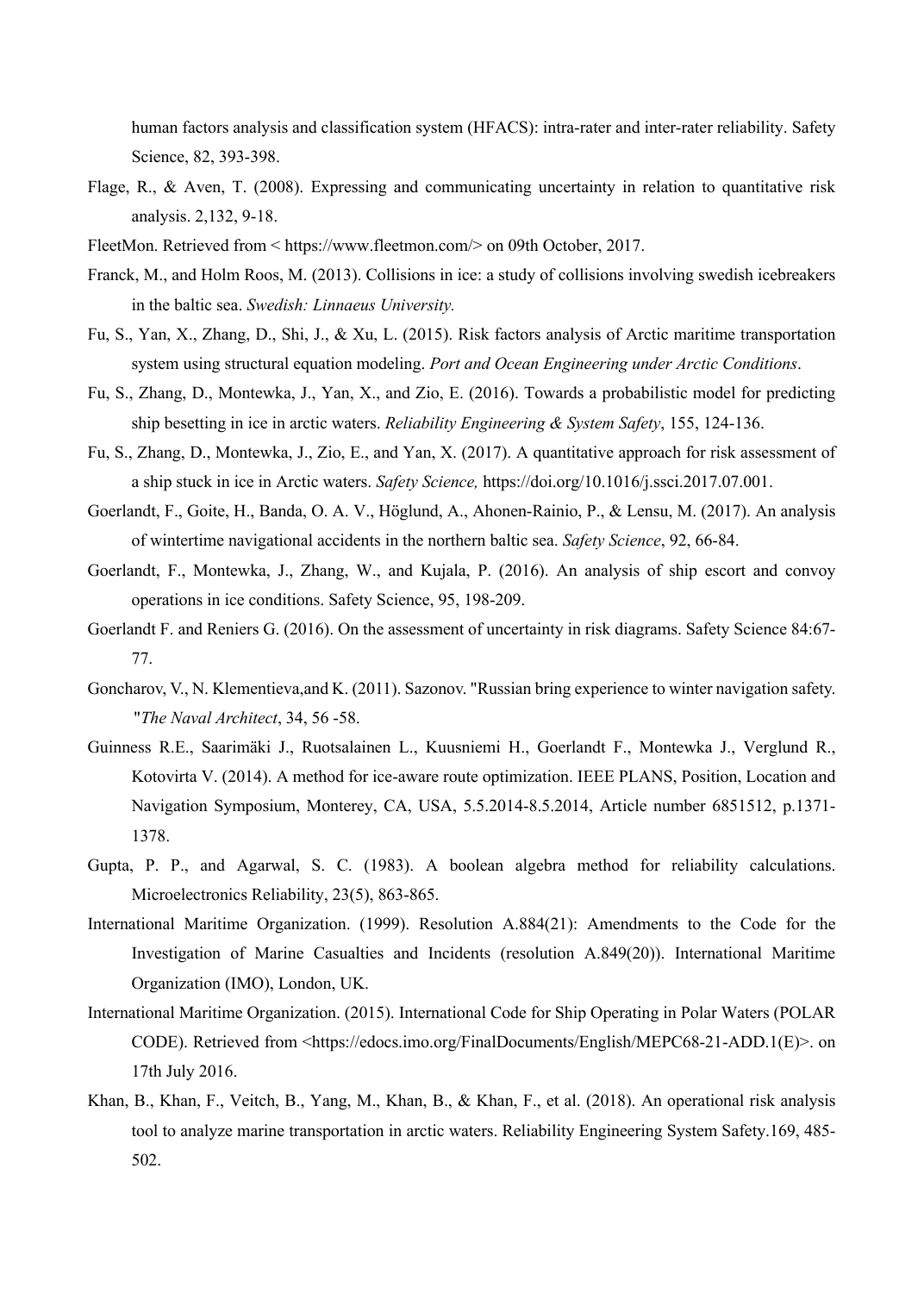- Klanac, A., Duletic, T., Erceg, S., Ehlers, S., Goerlandt, F., Frank, D., (2010). Environmental risk of collisions in the enclosed European waters: Gulf of Finland, Northern Adriatic and the implications for tanker design. Presented at the International Conference on Collision and Grounding of Ships, Aalto University, Espoo,Finland, pp. 55–65.
- Kotovirta V., Jalonen R., Axell L., Riska K., Berglund R. (2009). A system for route optimization in icecovered waters. Cold Regions Science and Technology 55(1):52-62.
- Kum, S., and Sahin, B. (2015). A root cause analysis for Arctic Marine accidents from 1993 to 2011. *Safety Science*, 74, 206-220.
- Lee, W. S., Grosh, D. L., Tillman, F. A., & Lie, C. H. (1985). Fault Tree Analysis, Methods, and Applications A Review.IEEE transactions on reliability, 34(3), 194-203.
- Lobanov, V.(2013). "Ice performance and ice accidents fleet inland and river-sea navigation. " *Internet Journal "Naukovedenie"*, 67(4), 12-16.
- Marine Accident Investigation Branch (MAIB). Retrieved from < https://www.gov.uk/government/organisations/marine-accident-investigation-branch > on 09th October, 2016.
- Maritime Safety Administration of the People's Republic of China. (2014). Guidance on Arctic navigation in the northeast route. China communications press.
- Mazaheri, A., Montewka, J., Nisula, J., & Kujala, P. (2015). Usability of accident and incident reports for evidence-based risk modeling -a case study on ship grounding reports. *Safety Science*, 76, 202-214.
- Montewka, J., Goerlandt, F., Kujala, P., and Lensu, M. (2015). Towards probabilistic models for the prediction of a ship performance in dynamic ice. *Cold Regions Science & Technology*, 112, 14-28.
- Montewka, J., Hinz, T., Kujala, P., and Matusiak, J. (2010). Probability modelling of vessel collisions. *Reliability Engineering & System Safety*, 95(5), 573-589.
- Northern Sea Route Information Office (NSR), Retrieved from < http://www.arctic-lio.com/nsr\_transits> on 19th October, 2017.
- Ostreng W, Eger KM, Floistad B, Jorgensen-Dahl A, Lothe L., et al. (2013) Shipping in Arctic waters: a comparison of the Northeast, Northwest and trans polar passages. Heidelberg: Springer.
- Patterson, J. M., & Shappell, S. A. (2010). Operator error and system deficiencies: analysis of 508 mining incidents and accidents from queensland, australia using hfacs. *Accident Analysis & Prevention,* 42(4), 1379.
- Qu, X., Meng, Q., and Suyi, L. (2011). Ship collision risk assessment for the Singapore Strait. *Accident Analysis & Prevention*, 43(6), 2030-2036.
- Rausand, M. (2013).Risk assessment: theory, methods, and applications (Vol. 115). John Wiley & Sons.
- Reason, J. (1990). Human Error. Cambridge University Press, New York.
- Reinach, S., & Viale, A. (2006). Application of a human error framework to conduct train accident/incident investigations. *Accident Analysis & Prevention*, 38(2), 396-406.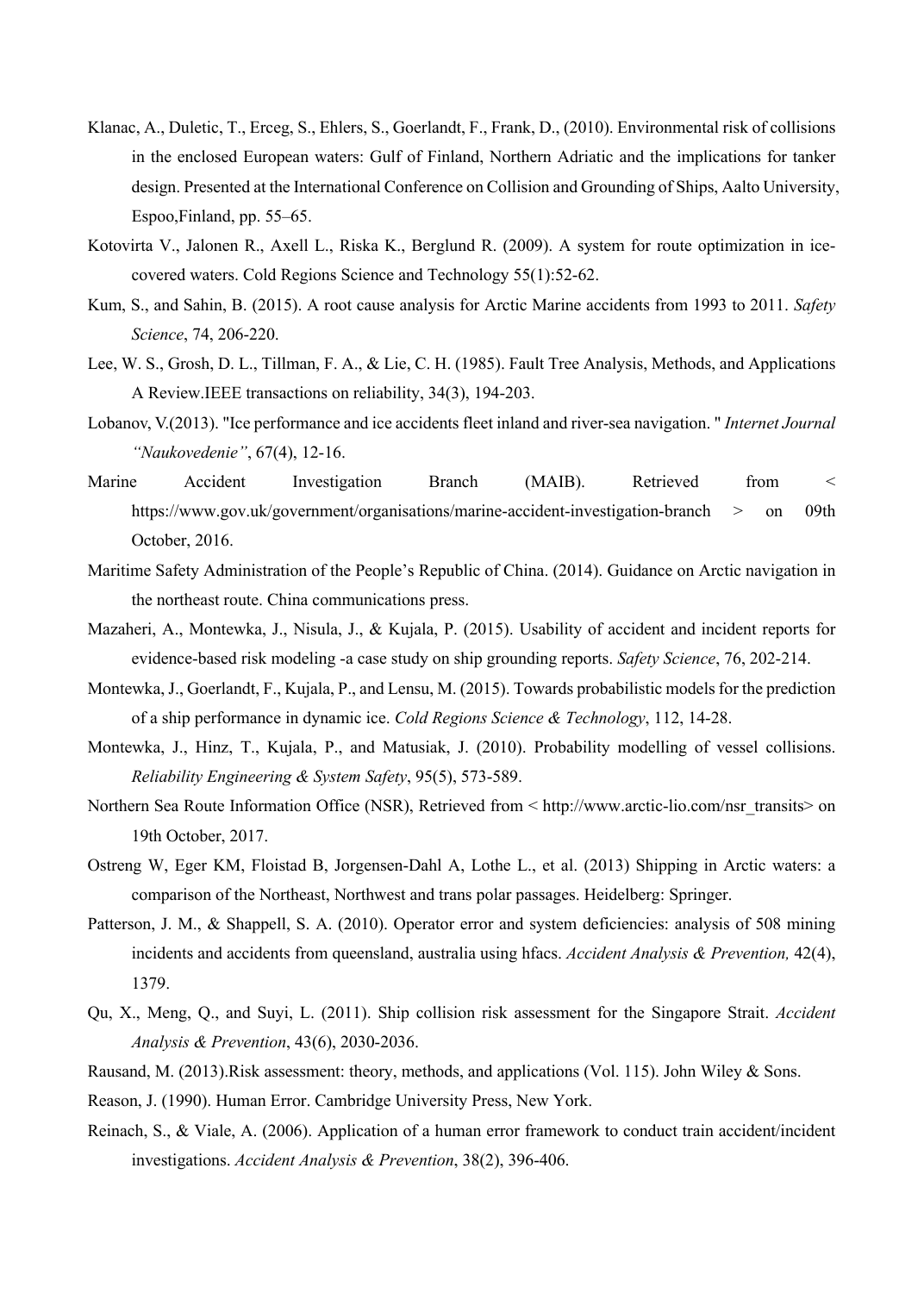- Stoddard M.A., Etienne L., Fournier M., Pelot R., Beveridge L. (2015). Making sense of Artcic maritime traffic using the Polar Operational Limits Assessment Risk Indexing System (POLARIS). IOP Conference Series: Earth and Environmental Science 34(1), article number 012034.
- Sulistiyono, H., Khan, F., Lye, L., and Yang, M. (2015). "A risk-based approach to developing design temperatures for vessels operating in low temperature environments." *Ocean Engineering*, 108, 813- 819.
- Swedish Accident Investigation Board (SHK). Retrieved from < http://www.havkom.se/en/ > on 09th May, 2016.
- Transport Canada. Arctic ice regime shipping system (1988). User assistance package for the implementation of Canada's Arctic ice regime shipping system (AIRSS).
- Valdez Banda O.A. (2017). Maritime risk and safety management with focus on winter navigation. *Finland: Aalto University*.
- Valdez Banda, O. A., Goerlandt, F., Kuzmin, V., Kujala, P., and Montewka, J. (2016). Risk management model of winter navigation operations. *Marine Pollution Bulletin*, 108(1-2), 242.
- Valdez Banda, O. A., Goerlandt, F., Montewka, J., and Kujala, P. (2015). A risk analysis of winter navigation in Finnish sea areas. *Accident Analysis & Prevention*, 79, 100.
- Wang, D., Zhang, P., Chen, L. (2013). Fuzzy fault tree analysis for fire and explosion of crude oil tanks. Journal of Loss Prevention in the Process Industries, 26(6), 1390-1398.
- Wickens, C., Flach, J., (1988). Information processing. In: Wiener, E.L., Nagel, D.C. (Eds.), Human Factors in Aviation. Academic, San Diego, CA, 111–155.
- Wiegmann, D. A., and Shappell, S. A. (2003). A human error approach to aviation accident analysis: The human factors analysis and classification system. Reference & Research Book News.
- Wróbel, K., Montewka, J., & Kujala, P. (2017). Towards the assessment of potential impact of unmanned vessels on maritime transportation safety. Reliability Engineering & System Safety, 165.
- Zhang, M., Zhang, D., Fu, S., Yan, X. (2017) A method for Arctic sea route planning under multi-constraint conditions. Proceedings of International Conference on Port and Ocean Engineering under Arctic Conditions, June 10-16, 2017, Busan, Korea.
- Zhan, Q., Zheng, W., & Zhao, B. (2017). A hybrid human and organizational analysis method for railway accidents based on hfacs-railway accidents (HFACS-RAS). Safety Science, 91, 232-250.
- Zhang, M., Zhang, D., Fu, S., Yan, X., Luo, J., Goncharov, V. (2017). Safety distance modelling for vessels under the icebreaker assistance: taking "yong sheng" and "50 let pobedy" as an example. Transportation Research Board 96th Annual Meeting, January 8-12, 2017. Washington, D.C., USA.
- Zhang, D., Yan, X., Yang, Z., et al., (2014). An accident data based approach for congestion risk assessment of inland waterways: A Yangtze River case. Journal of Risk & Reliability, 228(2): 176-188.
- Zhang, D., Yan, X., Zhang, J., Yang, Z., Wang, J. (2016). Use of fuzzy rule-based evidential reasoning approach in the navigational risk assessment of inland waterway transportation systems. Safety Science,